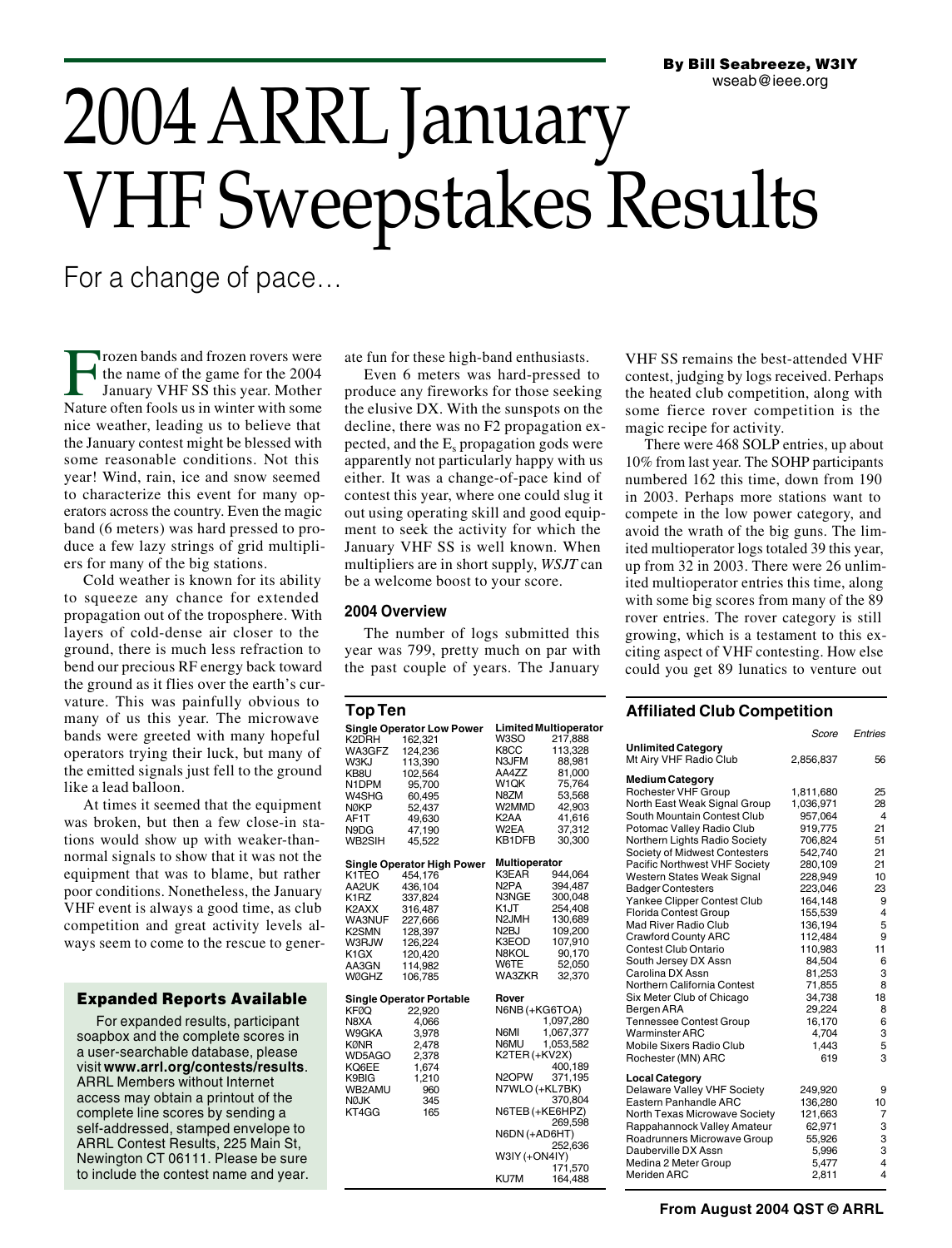

**Jean, N1MJC, teamed with her OM Rick, N1RL, to learn some of the contesting ropes.**

into the dead of winter and do battle with all that radio apparatus?

## **Propagation**

If you recall the 2003 ARRL September VHF QSO party, there were not any particularly enhanced conditions. From the perspective of many, however, the warm weather conditions were far better than what was in store for the unseasonably cold weather of January 2004. Tropo was virtually nonexistent, although many stations were fooled into thinking there was tropo when the bands would occasionally go from wintertime-poor to almost normal. It was amazing how difficult it was for many to work the usually easy microwave paths in sub-freezing temperatures.

DX signals just weren't there on the bands above 903, in general, on any extended paths. As for 6 meters, there was possibly F2, but a small amount of  $E<sub>s</sub>$ propagation, particularly in the South. It was enough to provide some excitement for the watchful operators, although many missed most of it. There seemed to be significant 6 meter propagation for the top DX station, VP9GE, operating in the SOLP category, using only 6 meters. Ed managed to rack up 78 grid multipliers extending from southern Alabama up into Canada, working much of the East Coast in-between. This is an amazing accomplishment, especially considering the 100 W and a single 5 element beam at 12 feet! Perhaps the Bermuda Triangle was unleashing some of its magic on the magic band in this region.

In the East, several big stations managed to add a dozen or so grids on some short-lived  $E_s$  propagation, which seemed to produce mainly north-south paths. Ivars, KC4PX, in EL99 shared that "The Janu-



**Marten, KC8HZM, and Jeff, KC8HZQ, freely admit they are starting at the bottom but are looking to climb the ladder of successful roving as far as they can.**

ary VHF contest in Florida is usually slow with minimal 6 meter  $E_s$ . However this year, Florida was fortunate to have two significant  $E<sub>s</sub>$  openings and a quick  $F2$  into Mexico. Saturday afternoon at 2100 to 0000 was excellent into the Northeast VHF corridor from VE9 to W3/W4's but concentrating on New England VHFers. Then on Sunday from 2300 to 0300 a pipeline into Texas built up our grid square count (70 total on 6 meters). This, however, never came close to the June 2003 grid count of 266 on 6 meters." Nice work, Ivars!

## **The National Scene**

How do you generate a big score when there's not much happening in the propagation department? The answer is to work everyone you hear, and find the rovers! Rovers made a huge difference to many stations in the top-10 this year. Living in a high-density heavily ham-populated region like the Northeast corridor helps, but you just can't work many available grids, unless some rovers decide to activate them.

## **Single Operator**

Bob, K9DRH, is no stranger to winning the SOLP category and again he takes the number one spot in this hot operating category, with a score slightly higher than last year of 162k. Second place this year again goes to Paul, WA3GFZ, with a great showing of 124k from Packrats country near Philadelphia. The third place position goes to another Packrat, Joe, W3KJ, with 113k. Joe has done a great job adding bands, and making nice improvements to his station in FN20. Also topping 100k points in the SOLP category is Russ, KB8U, with an excellent performance totaling 102k.

In the SOHP sector, Jeff, K1TEO, continues to dominate the national scene with an incredible 454k points. Being located

in a high-activity area doesn't hurt, but Jeff continues to show a keen sense of balancing operations on 10 bands, and making them all pay off! Posting a close second place effort was Bill, AA2UK. Bill continues to improve his station, and does a great job of inspiring a large number of Packrats within range of FM29. Bill's 436k represents a tightening of the race for SOHP honors in the East.

A very strong performance by third place finisher Dave, K1RZ, begins to show that FM19 is within striking distance of a SOHP contest win. Dave added a 1 W station on 3456 this year, and piled up a nice 15 QSOs on 7 grids on this growing microwave band. (The author even had a fun snow-scatter with Dave on 3.4 GHz as white-out conditions blanketed FM19 on the ride home.) Mark, K2AXX, finished in fourth place with an awesome score of 316k with solid totals on 10 bands.

#### **Multioperator**

The top unlimited multioperator position this year was taken by K3EAR, setting a new record of 944k from FM19hx. Despite the cold weather, this resourceful group succeeded in racking up points on bands through 76 GHz. N2PA was next in the ranks with a score of 394k operating from FN12, adding QSOs on bands through 24 GHz, and lasers.

Big efforts from the Packrats sector of the country propelled N3NGE and K1JT into third and fourth place respectively nationwide in the MU category. It's great to see experienced operators get together, and put forth such nice multioperator efforts during this cold time of the year. (We rovers really appreciate it!) Inviting lots of friends over for a multioperator weekend, using lots of rigs and amplifiers can help keep the house warm!

The limited multioperator section was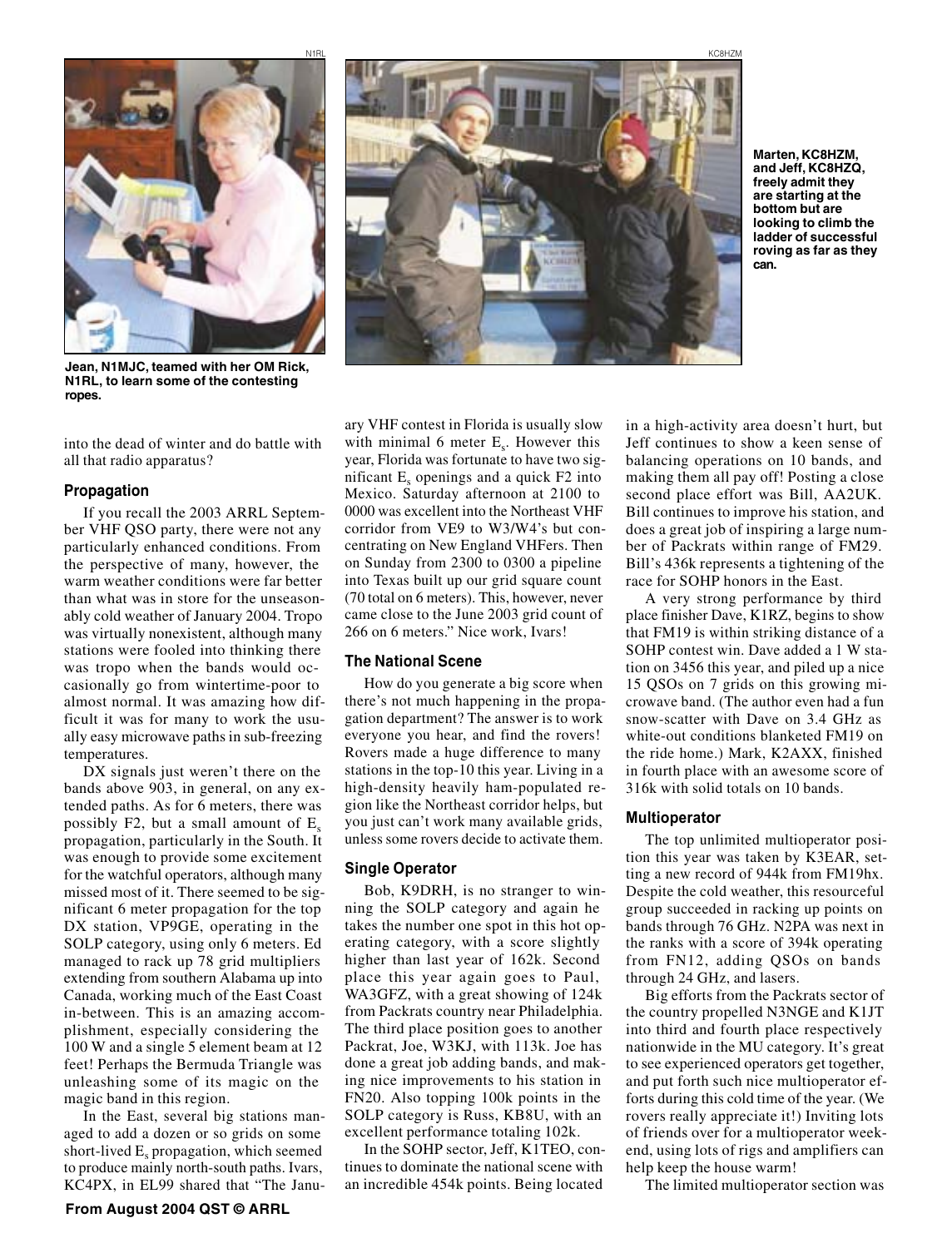W3SO OPERATORS COURTESY K9AKS



**It seems the operators at the W3SO limited multi may have taken the challenge to "dig through the pileups" and "sweep the bands for QSOs" a bit too literally. From left to right: W3PAW, W3YOZ, K4VV, KD3SA, W3TEF, W3BTX and WR3Z.**



**Curt, K9AKS, operated the University of Southern California station W6YV with this spectacular view toward downtown LA and the mountains beyond. The Library Tower in the center is the tallest building between Chicago and Taiwan.**

led by W3SO in FN00 with a score of 217k. This was a significant accomplishment, with temperatures down to  $-10^{\circ}$ , and 24 inches of snow on the ground, by contest end. The best way to keep your antennas from freezing up is to use them continuously! Second place in LM was captured by the K8CC group, with a total of 113k points!

#### **Rover**

The rover category this year saw huge scores and a big well-planned effort from N6NB/R, N6MU/R, and N6MI/R. Packroving and grid-circling was exploited to their finest to produce the top 3 rover scores of over 1 million points each. The nationwide winner, Wayne, N6NB/R, put in a fantastic effort to build 3 10-band stations, and carefully planned this big assault on the rover-record. The winning score of 1.097M was dominating, but fell short of the all-time rover record (under the present rules) of 1.392M, set in 1999 by N3IQ/R (ND3F, and K8ISK operators). Other big scores in the rover category were set by K2TER/R, N2OPW/R, N7WLO/R, N6TEB/R and N6DN/R.

Pack-roving and grid-circling powered these rover stations to huge winning scores in their respective regions. Although controversial, these techniques catapult rover scores into the stratosphere, as the QSOs and grids come rolling in, working other rovers rapidly over short distances. The top rover worked only 2 other rover stations for 97% of his QSOs!

# **Regional Highlights**

The regional scores always show interesting aspects of the January VHF SS. This year, with no big  $E<sub>s</sub>$  openings, the population centers, and areas with good rover

activity did well. Detailed division scores can be found on the web report, as usual at **www.arrl.org/contests/results**.

#### **Northeast**

Even super-cold temperatures, high noise levels, and howling wind cannot stop the fun in this heavily populated area. In addition to the top scores already mentioned, Fred, N1DPM; Dale, AF1T, and Buff, WB2SIH put forth good efforts to claim the 3rd, 4th and 5th spots in the SOLP category from the Northeast. Veteran contesters Phil, WA3NUF; Roger, K2SMN, and Ron, W3RJW, worked their way into 5th, 6th and 7th place nationwide in SOHP from this division.

N3JFM, and W1QK slugged it out for second and third place in the LM section this year with scores of 89k and 76k. Jim, N2JMH (taking a break from roving), entered the MU category this year, and did well with 131k. Nice job, Jim! Rover extraordinaire Brian, ND3F/R (although not submitting a log), worked over 200k points in just one day of operating!

## **Southeast**

The SOLP leader here was Steve, W4SHG. Making great progress improving the station, Steve keeps adding bands and doing a great job from his less-thanoptimum QTH in FM18. K8GUN took second in SOLP, and is becoming a regular big signal in this region from FM09. Jeff, NJ2F; Richard, K4RTS, and Charles, KØVXM, added QSOs to many logs as well in this category. AA4ZZ led the LM efforts with a big 81k from NC. N4HB took the top MU spot, followed by AG4V.

Yours truly, W3IY/R, roved the Outer Banks of NC, VA and MD with copilot Christophe, ON4IY, and found 30 knot winds and sub-freezing temperatures a bit obtuse (but much fun) in the rover category this year. It was amazing how many usual microwave QSOs were not possible with the cold weather this time. Matt, KC3WD/R, persevered against weather and vehicle problems, and turned in a strong rover effort from this region as well. Single operator portable entries included KT4GG and KQ6NO. Your efforts are appreciated by all of us.

## **Central**

Duane, N9DG, from this region, followed by Justin, K9MU, and Bob, KB9PJL, generated a strong SOLP effort. The LM category saw K8CC winning first place with 113k. N8ZM took second place with 54k. N2BJ captured top honors in the MU category with a big 109k points. Not far behind was Keith, N8KOL, with 90k. Russ, VE3OIL/R, provided spirited rover activity in the Central region taking the top spot. The second and third place rover honors were won by Pat, K9ILT/R, and Tim, KØPG/R.

#### **Midwest**

Dave, NØKP, captured the winning position in SOLP with a 52k effort. Second place was won by John, WØJT, with 36k points. Multi-Unlimited was dominated by WØEAA with a 25k score. A nice single operator portable effort was made by Larry, KFØQ, winning with a 23k tally. LM was grabbed by WØJH. The biggest score in the region was generated by rover station W9FZ/R (Bruce) with just shy of 94k! Jonathan, WØAMT/R, took second place with John, KCØLBT, assisting. Mike, KMØT, took a break from his usual base station operations and decided to join the rover deep-freeze. It's nice to see how the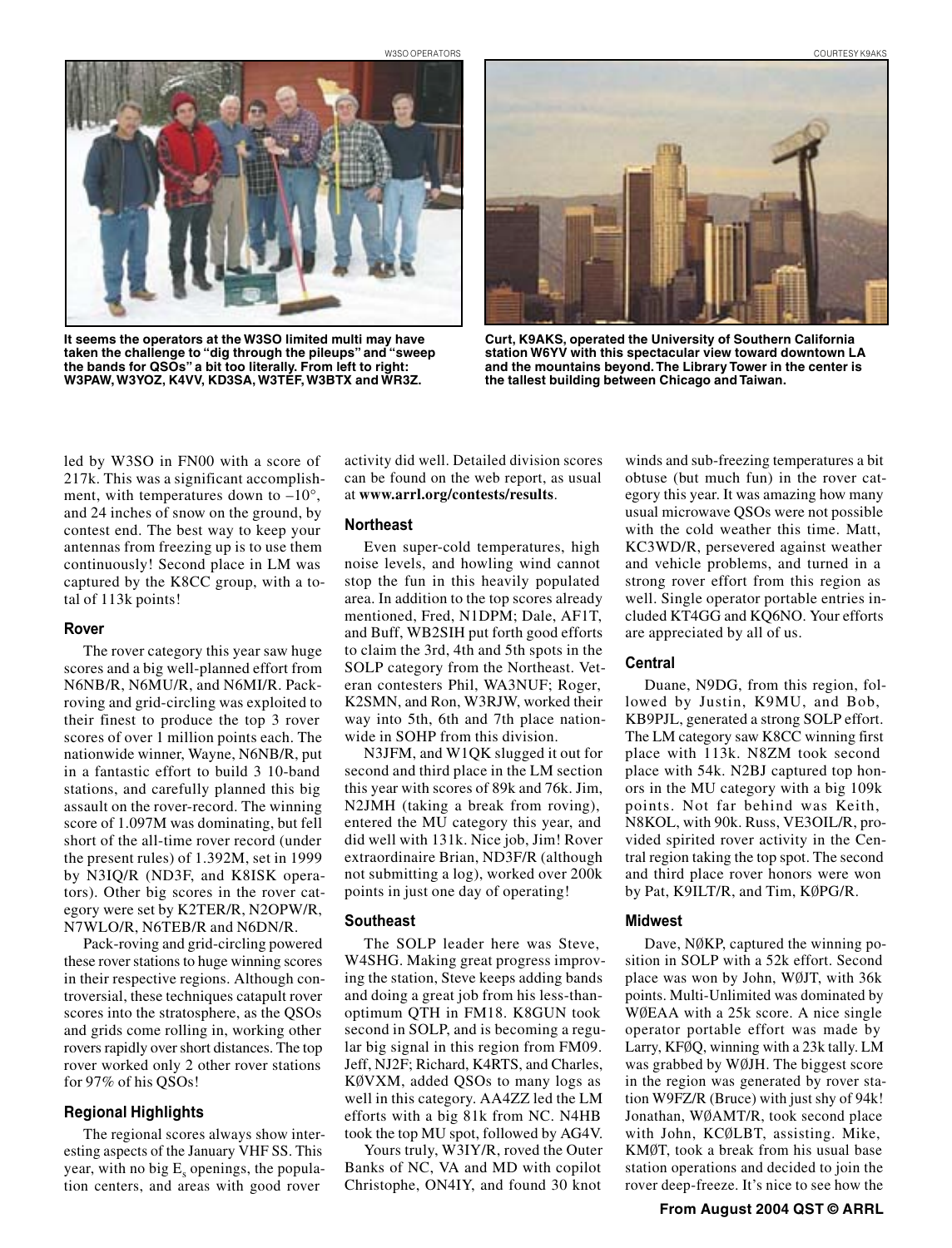| <b>Regional Results</b>                                                                                            |                                                     |                       |                                                                                  |                                                |                       |                                               |                                                         |                       |                                                                                                                                               |                                                  |                                     |                                                                                                                                            |                                                           |                                                          |
|--------------------------------------------------------------------------------------------------------------------|-----------------------------------------------------|-----------------------|----------------------------------------------------------------------------------|------------------------------------------------|-----------------------|-----------------------------------------------|---------------------------------------------------------|-----------------------|-----------------------------------------------------------------------------------------------------------------------------------------------|--------------------------------------------------|-------------------------------------|--------------------------------------------------------------------------------------------------------------------------------------------|-----------------------------------------------------------|----------------------------------------------------------|
| <b>Northeast Region</b><br>(New England, Hudson and<br><b>Atlantic Divisions: Maritime</b><br>and Quebec Sections) |                                                     |                       | <b>Southeast Region</b><br>(Delta, Roanoke and<br><b>Southeastern Divisions)</b> |                                                |                       | <b>Central Region</b>                         | (Central and Great Lakes<br>Divisions; Ontario Section) |                       | <b>Midwest Region</b><br>(Dakota, Midwest, Rocky<br><b>Mountain and West Gulf</b><br>Divisions; Manitoba and<br><b>Saskatchewan Sections)</b> |                                                  |                                     | <b>West Coast Region</b><br>(Pacific, Northwestern and<br>Southwestern Divisions;<br>Alberta, British Columbia and<br><b>NWT Sections)</b> |                                                           |                                                          |
| WA3GFZ<br>W3KJ<br>N1DPM<br>AF1T<br>WB2SIH                                                                          | 124,236<br>113,390<br>95.700<br>49.630<br>45,522    | Α<br>A<br>A<br>A<br>A | W4SHG<br>K8GUN<br>NJ2F<br>K4RTS<br><b>KØVXM</b>                                  | 60,495<br>43,788<br>27.740<br>22.847<br>21,507 | Α<br>A<br>A<br>A<br>А | K2DRH<br>KB8U<br>N9DG<br>K9MU<br>KB9PJL       | 162.321<br>102,564<br>47,190<br>29,382<br>25,920        | A<br>А<br>A<br>А<br>A | <b>NØKP</b><br><b>WØJT</b><br><b>KØSHF</b><br>W6OAL<br><b>NØLL</b>                                                                            | 52,437<br>36,314<br>14,484<br>11,184<br>10.804 A | A<br>$\overline{A}$<br>A<br>A       | W6YV(K9AKS, op) 23,994<br>KC6ZWT<br>W6AQ<br>KF6YYV<br>K7YO                                                                                 | 21,448<br>19,266<br>15,336<br>11,685                      | A<br>A<br>A<br>Α<br>A                                    |
| K1TEO<br>AA2UK<br>K <sub>1</sub> RZ<br>K2AXX<br>WA3NUF                                                             | 454,176<br>436,104<br>337,824<br>316,487<br>227,666 | B<br>B<br>B<br>B<br>B | K <sub>4</sub> QI<br>NW5E<br>KC4PX<br>WA8TTM<br>W4ZRZ                            | 87,300<br>64,735<br>61,930<br>56,700<br>44,642 | в<br>B<br>B<br>B<br>B | WB9Z<br>W9GA<br>K8MD<br>WA8RJF<br>K8TQK       | 91.307<br>70,800<br>62,920<br>62.694<br>55,896          | B<br>B<br>B<br>B<br>B | <b>WØGHZ</b><br><b>WØZQ</b><br>KT8O<br>W5LUA<br>WW2R                                                                                          | 106.785<br>85,734<br>54,145<br>52,546<br>50,285  | B<br>B<br>B<br>B<br>B               | N7EPD<br>W6KBX<br>N6KN<br>K6TSK<br><b>WA6KLK</b>                                                                                           | 48,184<br>24,640<br>24,327<br>22,842<br>12,788            | B<br>B<br>B<br>B<br>B                                    |
| WB2AMU<br>N <sub>2</sub> IM<br>K3MKZ/3                                                                             | 960<br>144<br>72                                    | Q<br>Q<br>Q           | KT4GG<br>KQ6NO                                                                   | 165<br>60                                      | Q<br>Q                | N8XA<br>W9GKA<br>K9BIG                        | 4,066<br>3,978<br>1,210                                 | Q<br>Q<br>Q           | <b>KFØQ</b><br><b>KØNR</b><br>WD5AGO<br><b>NØJK</b><br><b>KAØJWC</b>                                                                          | 22,920<br>2,478<br>2,378<br>345<br>6             | Q<br>Q<br>Q<br>Q<br>Q               | KQ6EE<br>KG6HSQ                                                                                                                            | 1,674<br>145                                              | Q<br>Q                                                   |
| W3SO<br>N3JFM<br>W <sub>1</sub> QK<br>W2MMD<br>K <sub>2</sub> AA                                                   | 217.888<br>88,981<br>75,764<br>42.903<br>41,616     | L<br>L<br>L<br>L<br>L | AA4ZZ<br>K4ATM<br>KU4JZ<br>WX4MC                                                 | 81.000<br>5.664<br>1,110<br>90                 | L<br>L<br>L<br>L      | K8CC<br>N8ZM<br>KC9ETU<br>K8RO<br>N9FH        | 113.328<br>53,568<br>12,040<br>6,342<br>6,028           | L<br>L<br>Г<br>Г<br>Г | <b>WØJH</b><br><b>NØKIS</b><br>KD5JGA                                                                                                         | 2,838<br>1,620<br>1,175                          | L<br>L<br>L                         | VE7DXG<br>K6MJU<br>W6SN<br>KO6JF<br>W7DHC                                                                                                  | 17,184<br>6,650<br>3,872<br>3,380<br>2,470                | L<br>L<br>L<br>L<br>L                                    |
| K3EAR<br>N <sub>2</sub> PA<br>N3NGE<br>K1JT<br>N2JMH                                                               | 944.064<br>394,487<br>300,048<br>254,408<br>130,689 | M<br>м<br>м<br>M<br>м | N <sub>4</sub> H <sub>B</sub><br>AG4V<br>K4NGA<br>N4JQQ                          | 19.176<br>11,316<br>3.360<br>2,856             | M<br>м<br>М<br>M      | N <sub>2</sub> BJ<br>N8KOL<br>W9RVG           | 109,200<br>90,170<br>14,823                             | M<br>M<br>M           | <b>WØEEA</b><br><b>KAØMR</b><br>W5LCC<br>K7RJ                                                                                                 | 24,966<br>3,705<br>2,268<br>780                  | M<br>M<br>M<br>M                    | W6TE<br><b>K7MDL</b><br>K6WLC                                                                                                              | 52,050<br>11,060<br>9,386                                 | M<br>M<br>M                                              |
| K2TER (+KV2X)<br>N <sub>2</sub> OPW<br>N1XKT<br>K <sub>1</sub> D <sub>S</sub><br>K2QO/R                            | 400.189<br>371.195<br>91,872<br>86,255<br>35,206    | R<br>R<br>R<br>R<br>R | $W3IY (+ON4IY)$<br>KC3WD (+logger)<br>K1KC (+WA4UJY)<br>N4OFA (+N4FLM)<br>WD4MGB | 171,570<br>74.734<br>13.504<br>13,200<br>6,954 | R<br>R<br>R<br>R<br>R | VE3OIL<br>K9ILT/R<br>KØPG/R<br>NE8I<br>K9JK/R | 50.320<br>33.865<br>33,800<br>18.306<br>15,688          | R<br>R<br>R<br>R<br>R | W9FZ<br>WØAMT(+KCØLBT)<br><b>KCØP</b><br><b>KMØT</b><br>KIØSk (+NØBAF)                                                                        | 93.824 R<br>31,430<br>12,144<br>6,929<br>4,725 R | $\overline{R}$<br>R<br>$\mathsf{R}$ | N6NB (+KG6TOA)<br>N6MI<br>N6MU<br>N7WLO (+KL7BK)<br>N6TEB (+KE6HPZ)                                                                        | 1.097.280<br>1,067,377<br>1,053,582<br>370.804<br>269,598 | R<br>$\overline{R}$<br>$\mathsf{R}$<br>$\mathsf{R}$<br>R |

other half lives from time to time. Mike reports it was a great learning experience.

# **West Coast**

West Coast contesters W6YV (Curtis, K9AKS op); Norman, KC6ZWT, and Dave, W6AQ, captured 1st, 2nd and 3rd place in the SOLP madness. VE7DXG won the LM category, while W6TE took the top MU spot here with 52k. The rover brigade saw big action from the top nationwide finishers previously mentioned. Roving in 6 land is a unique game, with lots of inaccessible mountain ranges blocking many of the suspected radio paths between population centers. It's great to see the big efforts from rovers in the West Coast region.

## **Affiliated Club Competition**

The January VHF SS continues to be the big draw for club competition in the VHF world. The top club effort this year goes (yet, again) to the Mount Airy VHF Club with 56 entries, and a huge score exceeding 2.8M points! These guys have always made a big effort to encourage and help each other. This year the efforts paid big dividends. It's great to see such camaraderie and expertise in action. I can tell you that it's really fun to be within radio range of such an energetic group of

VHF nuts. This club was the only entrant in the unlimited category.

In the medium category, the Rochester VHF Group led the pack with about 1.8M points, and 25 entries. Lots of microwave QSOs and rovers seem to thrive up here, despite the even colder weather than most of us have to deal with. The Northeast Weak Signal Group took a strong second place finish with over 1 million points and 28 participants. Third place in the Medium category goes to the South Mountain Contest Club, led by the record-setting performance of K3EAR. It's hard to compete with a club hosting the top MU effort of any contest.

In the local club category, the Delaware Valley VHF Society captured first place with 250k and 9 participating stations. The Eastern Panhandle Amateur Radio Club took the next spot with 136k and 10 entries. The North Texas Microwave Society took third place in the local club competition with nearly 122k points and 7 entries.

It's nice to see these clubs and organizations working to get their members on the air, contributing to this great operating event. It's important, especially in the dead of winter, to keep our fellow VHF and above amateurs stimulated, and operating. Clubs are a great venue for

finding other interested VHFers to share ideas with, and find out what you may be missing on the bands.

# **The Allure of the January VHF Sweepstakes**

We always enjoy seeing the bands come alive, especially when the propagation is less than normal. Working stations on VHF bands is always fun, but a contest in January is an especially welcome opportunity to see what your equipment can do. It's a unique challenge to work the usual DX stations that were so plentiful in warmer weather. Often, it just takes trying several times, as conditions are always changing.

Listen for the weak ones, and see what you can find. Working under adverse conditions make us all grow a little, and helps us to prepare for emergency communications, should the need arise in your area. Tune in next year, and join the excitement. Find out who has new equipment or better antennas, or maybe find a new rover in your area and show him what is possible on this exciting part of the Amateur Radio spectrum. Each QSO has a little more meaning in the January VHF Sweepstakes. Try it for yourself in 2005. Bet you will find a pace<br>that suits you. that suits you.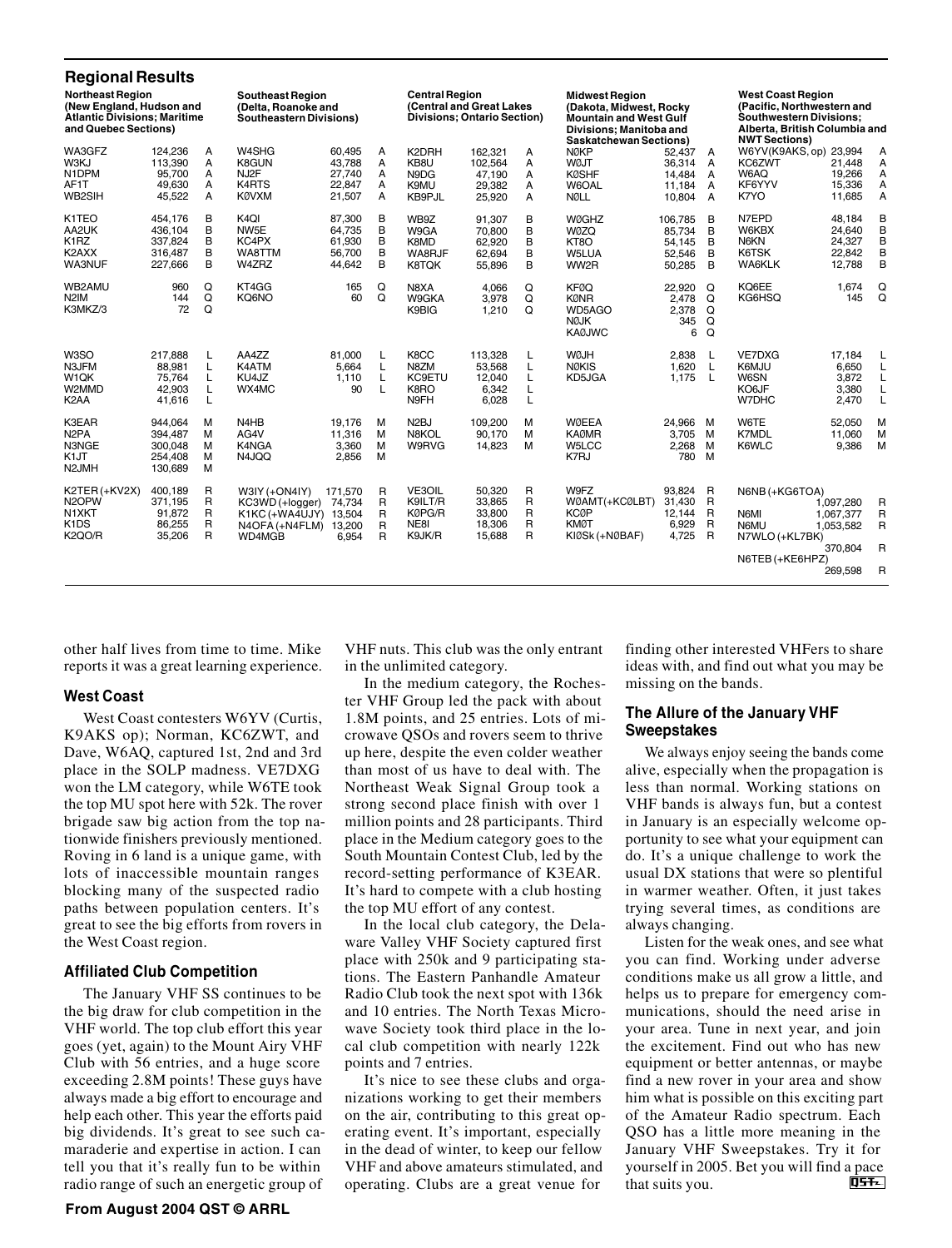# **Scores**

Each line score lists call sign, score, stations worked, multipliers, and band (A= 50 MHz, B = 144 MHz, C = 222 MHz, D = 432 MHz, 9 = 902 MHz, E = 1296 MHz,  $F = 2304$  MHz, I = 10 GHz).

| DX                          |                  |            |          |        |                                                                     |
|-----------------------------|------------------|------------|----------|--------|---------------------------------------------------------------------|
| VP9GE                       | 31,434           | 403        | 78       | А      | Α                                                                   |
| 1                           |                  |            |          |        |                                                                     |
| Connecticut                 |                  |            |          |        |                                                                     |
| K1TEO                       | 454,176          | 1041       | 228      | в      | <b>ABCD9EFGHI</b>                                                   |
| K1GX                        | 120,420          | 573        | 108      | в      | <b>ABCD9EFGHI</b>                                                   |
| WZ1V<br>KF6AJ               | 22,491<br>21,204 | 148<br>277 | 63<br>57 | в<br>В | ABCD9EFG<br>ABCD                                                    |
| K7BV                        | 17,856           | 279        | 64       | В      | Α                                                                   |
| K1EM                        | 27,872           | 337        | 67       | А      | <b>ABCDE</b>                                                        |
| K1IM                        | 20,829           | 283        | 53       | А      | ABCD9E                                                              |
| K1ZZ<br>K1CPJ               | 13,668           | 227<br>159 | 51<br>37 | А<br>A | abdi<br>ABCD9EFG                                                    |
| K1WVX                       | 9,879<br>5,005   | 106        | 35       | A      | <b>ABCDE</b>                                                        |
| N1OFZ                       | 2,231            | 96         | 23       | А      | ABD                                                                 |
| WY1U                        | 2,185            | 92         | 23       | А      | ABD                                                                 |
| WB1GCM<br>K1DJW             | 2,109<br>1,360   | 96<br>68   | 19<br>20 | Α<br>A | ABD<br>AΒ                                                           |
| WA1GTP                      | 1,029            | 40         | 21       | A      | ABCD                                                                |
| N1ZXL                       | 627              | 55         | 11       | A      | ABD                                                                 |
| W1NRG (KB1CIW,op)           |                  |            |          |        |                                                                     |
| KB1EMJ                      | 231<br>216       | 21<br>21   | 11<br>9  | А<br>Α | ΑB<br>ABD                                                           |
| N1ZN                        | 210              | 30         | 7        | A      | AΒ                                                                  |
| KB1JDX                      | 189              | 27         | 7        | A      | в                                                                   |
| W1DMM                       | 185              | 37         | 5        | А      | ΑB                                                                  |
| KA1RWY                      | 12               | 3          | 3        | А      | ABD<br>W1QK (+W1NG, W1QJ, W1JMA, WØBR, N1GS,                        |
| N1ABY, K1XS, K1PHG, KA1SYG) |                  |            |          |        |                                                                     |
|                             | 75,764           | 671        | 94       | L      | ABCD                                                                |
| KB1DFB (+N1XS, KB1H)        | 30,300           | 405        | 60       | L      | ABCD                                                                |
| KW1AM (+N1SAX)              | 10,222           | 216        | 38       | L      | ABCD                                                                |
| Eastern Massachusetts       |                  |            |          |        |                                                                     |
| W1GHZ                       | 56,170           | 430        | 82       | в      | <b>ABCD9EI</b>                                                      |
| N <sub>1</sub> GJ           | 16,038           | 168        | 54       | в      | ABCD9EF                                                             |
| KO1I                        | 11,000           | 242        | 40       | В      | ABD9                                                                |
| W1FKF<br>WG1Z               | 10,152<br>16,830 | 113<br>245 | 36<br>45 | В<br>A | ABCD9EFGI<br><b>ABCDE</b>                                           |
| K5MA                        | 11,424           | 163        | 56       | A      | <b>ABCD</b>                                                         |
| KA1EKR                      | 10,220           | 213        | 35       | A      | ABCD9                                                               |
| AA1VL                       | 6,262            | 173        | 31       | A      | ABD                                                                 |
| K1UR<br>N1FDX               | 4,800<br>1,975   | 161<br>77  | 24<br>25 | A<br>A | ABCD<br>ABD                                                         |
| K1EP                        | 1,728            | 87         | 18       | А      | ABCD                                                                |
| W1DYJ                       | 1,155            | 77         | 15       | A      | AВ                                                                  |
| K1HC                        | 726<br>649       | 60         | 11<br>11 | A<br>A | ABC<br>ABD                                                          |
| N1BC<br>K1VU                | 420              | 51<br>37   | 10       | А      | ABD                                                                 |
| N1EKV                       | 396              | 31         | 9        | A      | ABCD                                                                |
| KB1KGP                      | 216              | 36         | 6        | A      | в                                                                   |
| WB2PID<br>W1CRK             | 148<br>144       | 28<br>16   | 4<br>9   | A<br>А | ABCD<br>AВ                                                          |
|                             |                  |            |          |        | W1XM (KB1CGZ, N1UEJ, KB1FMP, KC6F, KT1D,                            |
|                             |                  |            |          |        | KD1KY, N1VDU, W1GSL, KB1GRS, KB9IJB,<br>N1XUO, KA2ZLZ, KB1FMP, ops) |
|                             |                  |            |          |        |                                                                     |
| W1MAT (+KV1J)               | 30,580 373 55 M  |            |          |        | ABCD9EF                                                             |
| W1XX (+KB1KGP, NC1C)        | 4,675            | 154        | 25       | L      | ABCD                                                                |
|                             | 1,975            | 78         | 25       | L      | ABD                                                                 |
| Maine                       |                  |            |          |        |                                                                     |
| N1CJS                       | 28               | 7          | 4        | А      | AB                                                                  |
| New Hampshire               |                  |            |          |        |                                                                     |
| K1TR<br>W1ZC                | 77,832<br>6,912  | 503<br>156 | 94<br>32 | в<br>В | <b>ABCDEFG</b><br>BD                                                |
| AF1T                        | 49,630           | 363        | 70       | А      | <b>ABCD9EFGHIP</b>                                                  |
| AC1J                        | 12,470           | 199        | 43       | Α      | <b>ABCDE</b>                                                        |
| KU2A                        | 10,101           | 136        | 39       | Α      | ABCD9EFG                                                            |
| AA1YN<br>W <sub>1</sub> SD  | 9,805<br>6,280   | 155<br>145 | 37<br>40 | А<br>А | ABCD9E<br>ABCD                                                      |
| WB1CMG                      | 5,346            | 117        | 22       | Α      | ABCD9EJ                                                             |
| WW1Z                        | 5,104            | 125        | 29       | Α      | ABCD9                                                               |
| N1JHJ                       | 4,472            | 101        | 26       | А      | <b>ABCDEIP</b>                                                      |
| WA1Z<br>N1YHW               | 3,125<br>2,145   | 117<br>141 | 25<br>13 | А<br>А | ABD<br>ABD                                                          |
| N1FOJ                       | 1,536            | 96         | 16       | А      | AΒ                                                                  |
| K1PDY                       | 741              | 42         | 13       | А      | ABCD                                                                |
| WA1VKO<br><b>KB1JCL</b>     | 279<br>261       | 31<br>29   | 9<br>9   | Α<br>A | AΒ<br>AΒ                                                            |
| Rhode Island                |                  |            |          |        |                                                                     |
| WB2VVV                      | 5,883            | 111        | 37       | А      | <b>ABCD9EF</b>                                                      |
| KB1LN                       | 189              | 27         | 7        | Α      | А                                                                   |

|   | Vermont                                                                                                                                                                                                     |                                                                                                                                    |                                                                                                          |                                                                                                       |                                                                                        |                                                                                                                                   |
|---|-------------------------------------------------------------------------------------------------------------------------------------------------------------------------------------------------------------|------------------------------------------------------------------------------------------------------------------------------------|----------------------------------------------------------------------------------------------------------|-------------------------------------------------------------------------------------------------------|----------------------------------------------------------------------------------------|-----------------------------------------------------------------------------------------------------------------------------------|
|   | KA1BSZ<br>W1FN (AA1KL, WB1BRE, AC1H, WA1ZCN,                                                                                                                                                                | 25                                                                                                                                 | 5                                                                                                        | 5                                                                                                     | А                                                                                      | А                                                                                                                                 |
|   |                                                                                                                                                                                                             | W1AIM, KU1R, ops)<br>12,702                                                                                                        | 193                                                                                                      | 58                                                                                                    | Г                                                                                      | <b>ABCD</b>                                                                                                                       |
|   | Western Massachusetts                                                                                                                                                                                       |                                                                                                                                    |                                                                                                          |                                                                                                       |                                                                                        |                                                                                                                                   |
|   | W1RZF<br>NC1I<br>N1MUW<br>N1DPM<br>K1SND<br>KK1W<br>KB1MU<br>N1CCF<br>K1TTT (+packet)                                                                                                                       | 15,756<br>13,950<br>4,650<br>95,700<br>2,712<br>2,071<br>112<br>60<br>3,540                                                        | 269<br>234<br>87<br>386<br>113<br>109<br>24<br>10<br>118                                                 | 52<br>50<br>30<br>110<br>24<br>19<br>4<br>5<br>30                                                     | в<br>в<br>в<br>A<br>А<br>A<br>А<br>A<br>L                                              | ABCD<br><b>ABCDE</b><br><b>ABCD9EFG</b><br><b>ABCD9EFGI</b><br>AΒ<br>AB<br>BD<br>BС<br>AB                                         |
|   | 2                                                                                                                                                                                                           |                                                                                                                                    |                                                                                                          |                                                                                                       |                                                                                        |                                                                                                                                   |
|   | <b>Eastern New York</b><br>W3HHN<br>W2GKR<br>WB2SIH<br>N <sub>2</sub> GCZ<br>KC2GDG<br>WA1RKS<br>N <sub>2</sub> U <sub>D</sub><br>WA2BAH<br>KC2KIS<br>KA2MCU<br>N <sub>2</sub> FM <sub>C</sub><br>KC2KLF    | 10,017<br>7,399<br>45,522<br>5,394<br>4,356<br>2,016<br>540<br>84<br>70<br>15<br>8<br>2                                            | 124<br>127<br>372<br>122<br>85<br>70<br>37<br>12<br>11<br>4<br>4<br>2                                    | 53<br>49<br>81<br>29<br>44<br>24<br>12<br>6<br>5<br>3<br>2<br>1                                       | В<br>в<br>A<br>A<br>A<br>A<br>A<br>A<br>A<br>A<br>A<br>A                               | ABCD9E<br>ABCD<br><b>ABCD9E</b><br><b>ABCDE</b><br>ABCD<br>ABCD<br>ABCD<br>BD<br>BD<br>BD<br>в<br>В                               |
|   | NYC-Long Island<br>KC2KHV                                                                                                                                                                                   | 50                                                                                                                                 | 8                                                                                                        | 5                                                                                                     | В                                                                                      | BD                                                                                                                                |
|   | W2RKI<br>N2RRA<br>AG2A<br>KB2NOW<br>N2XDR<br>KF2XF<br>KC2IQF<br>WM2Z<br>K2OVS<br>KB2JKW<br>N2KIN<br>W2NSF<br>WB2AMU                                                                                         | 8,756<br>4,884<br>2,533<br>2,058<br>1,848<br>1,649<br>1,331<br>770<br>704<br>440<br>75<br>16<br>960                                | 168<br>223<br>149<br>74<br>130<br>97<br>121<br>53<br>36<br>30<br>14<br>4<br>53                           | 44<br>22<br>17<br>21<br>12<br>17<br>11<br>14<br>16<br>11<br>5<br>4<br>16                              | A<br>A<br>A<br>А<br>A<br>А<br>A<br>А<br>A<br>A<br>A<br>А<br>Q                          | <b>ABCD</b><br>в<br>в<br>ABCDE<br>ABD<br>в<br>A<br>ABD<br>ABD<br>ABCD<br>ABD<br>AΒ<br>ABCD                                        |
|   | <b>Northern New Jersey</b><br>W2KV                                                                                                                                                                          | 12,390                                                                                                                             | 231                                                                                                      |                                                                                                       |                                                                                        |                                                                                                                                   |
|   | WB2TT<br>KC2KZR<br>W2JEK<br>KA2SSX<br>W2DTA<br>K2AMI<br>WB2CUT<br>W2VTV<br>N2CSF<br>W2MSK<br>K3GNZ<br>N <sub>2</sub> CG<br>KE3PL<br>W2WJO<br>K2ESE<br>KC2LSU<br>WA2NXK                                      | 2,875<br>351<br>306<br>150<br>19,690<br>6,262<br>5,425<br>4,108<br>3,498<br>1,292<br>938<br>885<br>812<br>689<br>630<br>616<br>528 | 104<br>39<br>34<br>30<br>249<br>156<br>217<br>142<br>106<br>65<br>58<br>59<br>58<br>51<br>36<br>54<br>41 | 42<br>25<br>9<br>9<br>5<br>55<br>31<br>25<br>26<br>33<br>17<br>14<br>15<br>14<br>13<br>14<br>11<br>12 | В<br>В<br>В<br>В<br>В<br>А<br>Α<br>A<br>A<br>Α<br>Α<br>Α<br>А<br>Α<br>Α<br>А<br>Α<br>Α | abdi<br>AD<br>AΒ<br>AB<br>в<br><b>ABCDE</b><br>ABCD<br>в<br><b>ABD</b><br>AB<br>ABCD<br>BD<br>AΒ<br>А<br>ABD<br>ABD<br>ABD<br>ABD |
| Þ | <b>Northern New York</b><br>NS <sub>2</sub> P                                                                                                                                                               | 4                                                                                                                                  | 2                                                                                                        | 2                                                                                                     | А                                                                                      | A                                                                                                                                 |
|   | <b>Southern New Jersey</b><br>AA2UK<br>K <sub>2</sub> SM <sub>N</sub><br>W2SJ<br>WA2ONK<br>K2TXB/M<br>K2TXB/R<br>K3MWV<br>W2PAU<br>KC2KGZ<br>N2DEQ<br>N <sub>2</sub> RF<br>WB2VLA<br>N2UO<br>WA4FRA<br>W2MC | 436,104<br>128,397<br>11,540<br>3,060<br>27<br>27<br>5,302<br>3,692<br>2,783<br>2,235<br>1,770<br>1,332<br>1,036<br>528<br>495     | 810<br>556<br>177<br>70<br>9<br>9<br>184<br>126<br>110<br>121<br>99<br>79<br>74<br>61<br>49              | 216<br>127<br>20<br>17<br>3<br>3<br>22<br>26<br>23<br>15<br>15<br>12<br>14<br>8<br>9                  | В<br>В<br>в<br>В<br>В<br>В<br>Α<br>Α<br>Α<br>Α<br>Α<br>Α<br>Α<br>Α<br>Α                | <b>ABCD9EFGHI</b><br>ABCD9EF<br>ABCD9EFGHI<br>C9<br>В<br>В<br>ABCD<br>abd<br>ABD<br><b>BCD</b><br>ABCD<br>ABCD<br>В<br>ABD<br>ABD |

| 112<br>112<br>76                                                                                                                                                                                                                                                             | 16<br>28<br>19                                                                                                                                                                            | 7<br>4<br>4                                                                                                                                                      | А<br>А<br>A                                                                                                                         | AB<br>AΒ<br>AB                                                                                                                                                                                                                                                                                                                                |
|------------------------------------------------------------------------------------------------------------------------------------------------------------------------------------------------------------------------------------------------------------------------------|-------------------------------------------------------------------------------------------------------------------------------------------------------------------------------------------|------------------------------------------------------------------------------------------------------------------------------------------------------------------|-------------------------------------------------------------------------------------------------------------------------------------|-----------------------------------------------------------------------------------------------------------------------------------------------------------------------------------------------------------------------------------------------------------------------------------------------------------------------------------------------|
|                                                                                                                                                                                                                                                                              |                                                                                                                                                                                           |                                                                                                                                                                  |                                                                                                                                     | ABCD9EFP                                                                                                                                                                                                                                                                                                                                      |
|                                                                                                                                                                                                                                                                              |                                                                                                                                                                                           |                                                                                                                                                                  |                                                                                                                                     | ABCD9EFP                                                                                                                                                                                                                                                                                                                                      |
| 42,903<br>N2EAC, ops)                                                                                                                                                                                                                                                        |                                                                                                                                                                                           |                                                                                                                                                                  |                                                                                                                                     | <b>ABCD</b>                                                                                                                                                                                                                                                                                                                                   |
|                                                                                                                                                                                                                                                                              |                                                                                                                                                                                           |                                                                                                                                                                  | L.                                                                                                                                  | <b>ABCD</b><br>L.<br><b>ABCD</b>                                                                                                                                                                                                                                                                                                              |
|                                                                                                                                                                                                                                                                              |                                                                                                                                                                                           |                                                                                                                                                                  |                                                                                                                                     |                                                                                                                                                                                                                                                                                                                                               |
| 316,487<br>36,550<br>22,450                                                                                                                                                                                                                                                  | 642<br>165<br>200                                                                                                                                                                         | 191<br>85<br>50                                                                                                                                                  | в<br>В<br>В                                                                                                                         | <b>ABCD9EFGHI</b><br>ABCD9EFGHI<br>ABCD9EFGHL                                                                                                                                                                                                                                                                                                 |
| 11,102<br>6,594<br>19,680<br>11,109<br>8,062<br>7,956<br>7,250<br>5,940<br>5,092                                                                                                                                                                                             | 140<br>99<br>243<br>115<br>219<br>119<br>197<br>132<br>108                                                                                                                                | 61<br>42<br>48<br>69<br>29<br>39<br>25<br>36<br>38                                                                                                               | в<br>В<br>A<br>A<br>A<br>A<br>A<br>A<br>A                                                                                           | ABCD<br><b>ABCDE</b><br><b>ABCD9E</b><br><b>ABCD</b><br>ABD<br><b>ABCDEP</b><br>ABCD9EI<br>ABD9<br><b>ABCDE</b>                                                                                                                                                                                                                               |
| 3,441<br>2,430<br>2,394<br>1,170<br>448<br>350<br>189<br>72<br>60                                                                                                                                                                                                            | 94<br>107<br>140<br>67<br>27<br>23<br>16<br>3<br>10                                                                                                                                       | 31<br>18<br>14<br>13<br>14<br>14<br>9<br>3<br>6                                                                                                                  | Α<br>А<br>A<br>А<br>A<br>А<br>A<br>А<br>A                                                                                           | <b>ABD</b><br><b>ABCD</b><br>ABD<br>ABCD<br>BD<br>ABD<br><b>ABD</b><br>IJР<br>AB                                                                                                                                                                                                                                                              |
| 144                                                                                                                                                                                                                                                                          | 16                                                                                                                                                                                        | 6                                                                                                                                                                | Q                                                                                                                                   | ABDP                                                                                                                                                                                                                                                                                                                                          |
| 394,487                                                                                                                                                                                                                                                                      | 954                                                                                                                                                                                       | 223                                                                                                                                                              | М                                                                                                                                   | ABCD9EFGHIJL                                                                                                                                                                                                                                                                                                                                  |
| 130,689                                                                                                                                                                                                                                                                      | 461                                                                                                                                                                                       | 117                                                                                                                                                              | М                                                                                                                                   | ABCD9EFGHIJP                                                                                                                                                                                                                                                                                                                                  |
| 20,020                                                                                                                                                                                                                                                                       | 184                                                                                                                                                                                       | 55                                                                                                                                                               | м                                                                                                                                   | ABCD9EFGHIJL                                                                                                                                                                                                                                                                                                                                  |
| 14,335                                                                                                                                                                                                                                                                       | 204                                                                                                                                                                                       | 47                                                                                                                                                               | м                                                                                                                                   | ABCDHL                                                                                                                                                                                                                                                                                                                                        |
| Delaware<br>36,456<br>2,675<br>130                                                                                                                                                                                                                                           | 260<br>107<br>26                                                                                                                                                                          | 93<br>25<br>5                                                                                                                                                    | В<br>А<br>А                                                                                                                         | <b>ABCDE</b><br>AB<br>в                                                                                                                                                                                                                                                                                                                       |
|                                                                                                                                                                                                                                                                              |                                                                                                                                                                                           |                                                                                                                                                                  |                                                                                                                                     | <b>ABCD9EFGHIJP</b>                                                                                                                                                                                                                                                                                                                           |
| W3RJW 126,224<br>114,982<br>104,550<br>93,984<br>88,027<br>73,062<br>62,556<br>58,765<br>42,845<br>39,675<br>35,154<br>30,855<br>30,324<br>29,848<br>29,036<br>20,787<br>20,163<br>12,845<br>11,778<br>10,659<br>9,420<br>9,320<br>9,128<br>4,471<br>4,242<br>3,927<br>3,192 | 565<br>569<br>491<br>514<br>545<br>584<br>406<br>498<br>396<br>253<br>393<br>299<br>347<br>382<br>336<br>289<br>237<br>234<br>285<br>187<br>314<br>250<br>187<br>173<br>108<br>119<br>124 | 98<br>86<br>82<br>89<br>113<br>82<br>78<br>73<br>55<br>115<br>63<br>55<br>42<br>52<br>61<br>41<br>39<br>35<br>26<br>57<br>30<br>20<br>28<br>17<br>21<br>33<br>14 | В<br>в<br>В<br>В<br>В<br>В<br>В<br>В<br>в<br>в<br>В<br>в<br>в<br>в<br>В<br>В<br>В<br>в<br>В<br>В<br>В<br>в<br>В<br>В<br>В<br>В<br>В | ABCD9EFGHI<br>ABCD9EFGHI<br>ABCD9EFGHI<br>ABCD9EF<br>ABCD9<br>ABCD9EF<br>ABCD9EF<br>ABCD9E<br>ABCD9EF<br>ABCDE<br><b>ABCDE</b><br>ABCD9E<br>ABCD9EF<br>ABCDE<br>ABCD9<br><b>ABCDEFP</b><br>ABCD9EF<br>ABCD9EF<br>ABCDE<br>AΒ<br>AВ<br>ABCD9EF<br><b>ABCDEFP</b><br>ABCDE<br>ABCDEF<br>AΒ<br>ABC9E                                             |
|                                                                                                                                                                                                                                                                              | 254,408<br>41,616<br>N2YB, ops)<br>N2KXS (+WO2P)<br>WA3NUF 227,666                                                                                                                        | 992<br>480<br>Western New York<br>K8ZES (VA3IKE,op)<br>W2CXM (WO9S, op)<br>N2UIO (+KC2GMG)<br>780                                                                | 107,910 584 110<br>Eastern Pennsylvania<br>134                                                                                      | K1JT (+K2TXB, KC2DLA, K2BMI, KU3A, N3EVV)<br>154 M<br>K3EOD (+K3EGE, WA3WUL, WR3P)<br>- M<br>W2MMD (N2NRD, KB2AYU, KC2KGM, WB2LNR,<br>574 63 L<br>K2AA (K2SMD, N3RG, W2RDS, W2MC, KC2JJT,<br>68<br>W2EA (KF2Y, KV2M, KV2R, N1RK, K2SCO, K2WB,<br>37,312 474 64<br>N2PA (N2VSZ, W2JSG, W3OAB, N2JQR, N2KG,<br>N2JMH (+KC2IDT, N2WK, K2DH)<br>В |

WR3P 330 23 6 A BCD**P**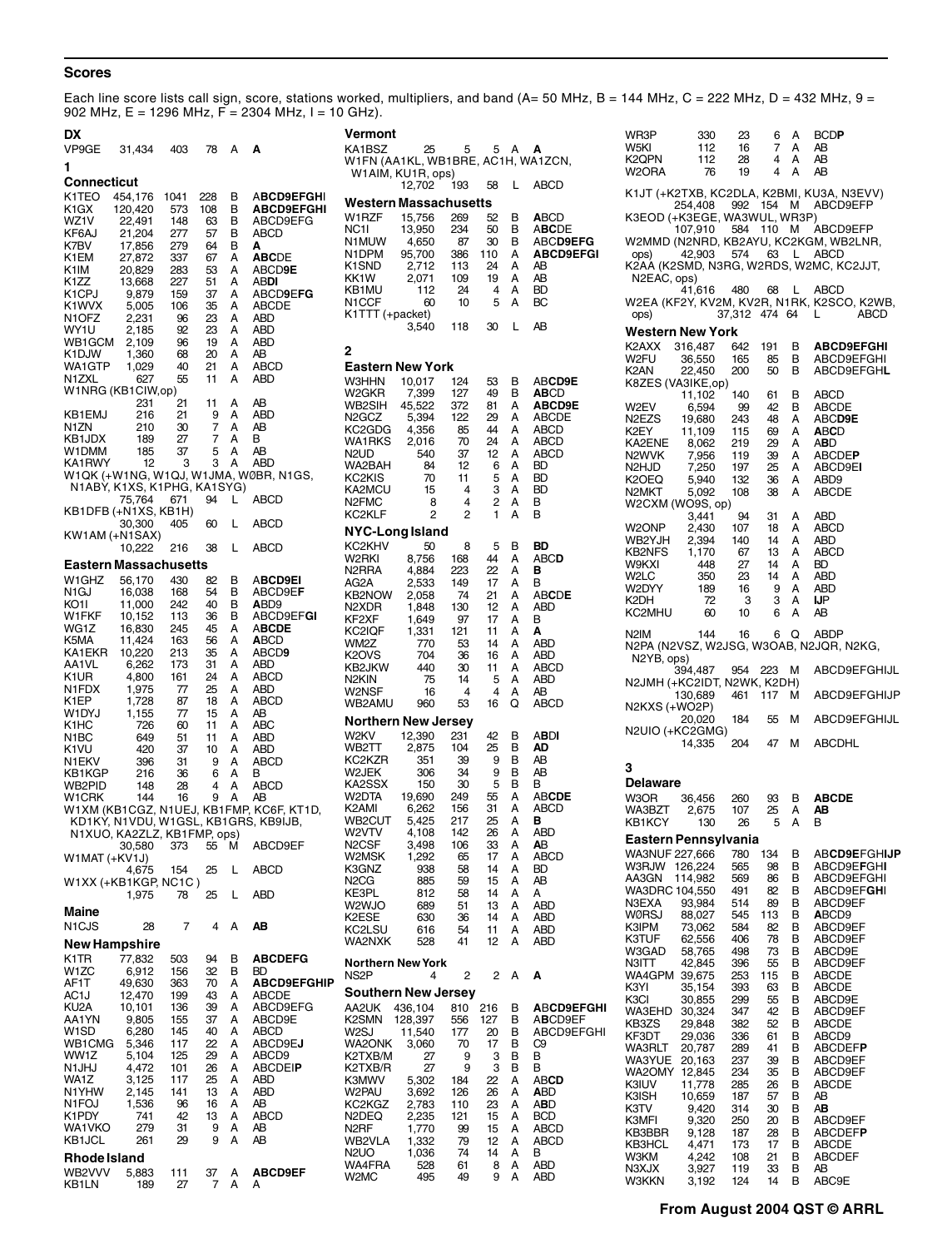| K3IB                                 | 1,596                             | 76         | 21       | В      | В                                            |
|--------------------------------------|-----------------------------------|------------|----------|--------|----------------------------------------------|
| K3JJZ<br>W3GXB                       | 1,540<br>1,144                    | 113<br>81  | 10<br>11 | в<br>в | BС<br>ABC                                    |
| W3HMS                                | 1,045                             | 42         | 19       | в      | ABD9                                         |
| N3KN                                 | 518                               | 37         | 14       | в      | AВ                                           |
| KD3TB                                | 376                               | 47         | 8        | в      | А                                            |
| W3JG<br>WA3GFZ 124,236               | 360                               | 39<br>581  | 8<br>87  | в<br>A | abd<br>ABCD9EFGHIJP                          |
| WЗKJ                                 | 113,390                           | 532        | 85       | А      | ABCD <b>9EFGI</b>                            |
| N3FUJ                                | 43,505                            | 594        | 55       | A      | ABCD                                         |
| N3FTI                                | 40,722                            | 328        | 66       | А      | ABCD9EFG                                     |
| WA3NWL                               | 34,079                            | 373        | 53       | А      | ABCD9E                                       |
| KB3XG                                | 30,756                            | 217        | 44<br>32 | А<br>A | ABCD9EFGHI                                   |
| AA3RE<br>N3KKU                       | 14,304<br>13,770                  | 235<br>294 | 34       | А      | ABCD9E<br>ABCD                               |
| N3FD                                 | 11,890                            | 297        | 29       | A      | <b>ABCD</b>                                  |
| N3PLM                                | 11,544                            | 242        | 26       | А      | ABCD9EF                                      |
| K3DMA                                | 10,200                            | 275        | 24       | A      | <b>ABCDE</b>                                 |
| N3TR<br>KA3FQS                       | 7,659<br>7,199                    | 180<br>215 | 37<br>23 | А<br>А | ABD<br>ABCD                                  |
| K3GNC                                | 6,864                             | 144        | 26       | А      | BDE                                          |
| WA3ELQ                               | 3,808                             | 161        | 17       | A      | ABCD                                         |
| W3MEL                                | 3,780                             | 128        | 27       | А      | ABCD                                         |
| K3EGE                                | 3,690                             | 125        | 18       | А      | <b>ABCDP</b>                                 |
| <b>W3ICC</b><br>W3EFH                | 3,444<br>2,550                    | 175<br>115 | 14<br>15 | A<br>A | ABCD<br>ABCD                                 |
| W3SZ                                 | 1,744                             | 54         | 16       | А      | ABCD9                                        |
| KB3EXB                               | 1,540                             | 66         | 20       | А      | ABCD                                         |
| KB3GJT                               | 1,170                             | 87         | 10       | А      | ABCD                                         |
| N3GNW                                | 826                               | 87         | 7        | A      | BС                                           |
| W3AWA (WA3KFT,op)                    |                                   |            | 8        | A      | ABCD                                         |
| KB3ILS                               | 712<br>690                        | 75<br>62   | 10       | А      | ABD                                          |
| KD3ST                                | 680                               | 40         | 17       | A      | AΒ                                           |
| KB3JGS                               | 676                               | 52         | 13       | А      | AB                                           |
| W3RZU                                | 549                               | 61         | 9        | А      | в                                            |
| N3AHP                                | 279                               | 27         | 9<br>4   | А<br>A | ABCD                                         |
| K3VEQ<br>W8IJ                        | 240<br>96                         | 42<br>10   | 8        | А      | BС<br>ABD                                    |
| N3EVV                                | 96                                | 4          | 3        | A      | IJР                                          |
| K3ALS                                | 90                                | 18         | 5        | A      | AВ                                           |
| KA3MGB                               | 80                                | 16         | 5        | A      | в                                            |
| N3MXT                                | 70                                | 35         | 2        | A      | в                                            |
| WA3AQA<br>WA3AAN                     | 44<br>18                          | 22<br>9    | 1<br>2   | А<br>А | С<br>А                                       |
|                                      |                                   |            |          |        |                                              |
|                                      |                                   |            |          |        |                                              |
| W3TDZ<br>K3MKZ/3                     | 2<br>72                           | 2<br>3     | 1<br>3   | A<br>Q | в<br>FGI                                     |
|                                      |                                   |            |          |        | K3EAR (K3MKZ, K3RDA, K9PW, N3EMF, N3FA,      |
|                                      | N3IKO, N3TKK, N3WV, WA1HHN, WG3E) |            |          |        |                                              |
|                                      | 944,064                           | 1799 298   |          | м      | ABCD9EFGHIJKLP                               |
|                                      |                                   |            |          |        | N3NGE (+K1WHS, W2PED, K3AX, AB2KT, N4HY)     |
| W3RT (+N3HTZ, KB3HE)                 | 300,048                           | 1054       | 168      | М      | ABCD9EF                                      |
|                                      | 28,371                            | 365        | 49       | М      | ABCD9E                                       |
|                                      |                                   |            |          |        | N3JFM (+W1LBY, N3JXB, KB3GIC, WA3IEM, KE3JU) |
|                                      | 88,981                            | 710        | 101      | L      | ABCD                                         |
| N3RN (+KA3EEO, KA3ZHT)               |                                   |            |          |        |                                              |
|                                      | 19,418                            | 201        | 73       | L      | ABCD                                         |
| N3IP (W4RFJ, N3GSD, N3EMQ, W3JG,ops) |                                   | 869 64     | 11       | L,     | BD                                           |
|                                      |                                   |            |          |        |                                              |
| Maryland-DC<br>K <sub>1</sub> RZ     | 337,824                           | 853        | 184      | В      | <b>ABCD9EFGHI</b>                            |
| N3HBX                                | 64,251                            | 512        | 99       | В      | <b>ABCDE</b>                                 |
| W3ZZ                                 | 18,178                            | 215        | 61       | В      | ABCD                                         |
| K3ZO                                 | 14,398                            | 313        | 46       | В      | AB                                           |
| W3RAR                                | 1,444                             | 67         | 19       | В      | ABD                                          |
| AI3Z<br>W3STU                        | 24.516<br>23,639                  | 301<br>224 | 54<br>77 | Α<br>А | ABCD9E<br>ABCD                               |
| W3IKE                                | 14,575                            | 175        | 55       | А      | ABCD9E                                       |
| W3ARS                                | 6,270                             | 151        | 33       | А      | ABCDE                                        |
| N3VOP                                | 3,519                             | 126        | 23       | А      | ABCD                                         |
| K2PLF                                | 3,042                             | 107        | 26       | Α      | ABD                                          |
| KT3RR<br>K3YDX                       | 2,354                             | 107<br>87  | 22<br>15 | Α<br>Α | в<br>ABD                                     |
| N3UM                                 | 1,575<br>1,548                    | 86         | 18       | Α      | AΒ                                           |
| W6AXX                                | 1,428                             | 84         | 17       | Α      | в                                            |
| WA4PRR                               | 1,406                             | 67         | 19       | Α      | ABD                                          |
| KB3KAQ                               | 1,272                             | 106        | 12       | Α      | AΒ                                           |
| N3UR<br>AK3E                         | 1,054                             | 62<br>43   | 17<br>19 | Α<br>Α | в<br>ABD                                     |
| AC3P                                 | 1,045<br>696                      | 53         | 12       | Α      | ABCD                                         |
| KC3EF                                | 594                               | 55         | 9        | Α      | ABD                                          |
| W3CB                                 | 385                               | 35         | 11       | А      | В                                            |
| N3FNE                                | 272                               | 34         | 8        | А      | А                                            |
| KB3GBC                               | 182                               | 26         | 7        | А<br>А | AΒ<br>A                                      |
| W3LL<br>WA3ZKR (+KA3EJJ)             | 114                               | 19         | 6        |        |                                              |
|                                      | 32,370                            | 285        | 65       | м      | ABCD9EFGHI                                   |
|                                      |                                   |            |          |        | KI3DS (K3ASK, K3BAY, K3TH, KB3EEJ, ops)      |
|                                      | 2,369                             | 100        | 23       | L      | ABD                                          |
| Western Pennsylvania<br>N3EBT        | 6,345 114                         |            | 47 B     |        | <b>ABD</b>                                   |

N3JDR 15,198 182 51 A A**BCDE** WA3PTV 1,242 53 18 A ABD NG3W 600 30 20 A AB<br>W3BBO 576 30 18 A ABD W3BBO 576 30 18 A **A**BD K3ZCY 231 14 11 A ABD<br>K3RWN 231 17 11 A ABD K3RWN 231 17 11 A ABD WØQPS 182 23 7 A AI<br>W4ZE 77 11 7 A A W4ZE 77 11 7 A A<br>WBØIWG 6 3 2 A AB WBØIWG 6 3 2 A AB W3IOH (+W3HH, W3SVJ, WA3TTS, WA3VXJ, KA3YNO, AI3J, AA3CE, N3LL, KB3DPU) 29,319 259 87 M ABCD9E W3SO (K3RUQ, KD3SA, W3BTX, W3PAW, W3TEF, W3YOZ, K4VV, W9NET, WR3Z, ops) 217,888 947 176 L ABCD K3MJW (WC3O, WB3FXC, W3RRK, KR3P,ops) 720 38 15 L ABD **4 Alabama** W4ZRZ 44,642 301 101 B **ABCD9EF** N4JDB 3,783 82 39 A<br>W4LIA 2,233 59 29 A W4LIA 2,233 59 29 A ABD**E** KE6QR **Georgia** W4WA 20,216 201 76 B **ABCD** W4EUH 7,140 128 42 B ABCD W4EUH 7,140 128 42 B ABCD<br>KD4K 3,232 75 32 B ABCD<br>KE4GVX 28 6 4 B ABD KE4GVX 28 6 4 B ABD<br>WA4IOB 2,754 76 27 A **ABCD** wa4iob 2,754 76 27 A **AB**<br>W4ATL 392 28 14 A AB W4ATL 392 28 14 A AB  $N4GG$ K4NGA (WB4AEG, K4AEK, KB4OXA, WA4LXU,ops)<br>3,360 100 28 M ABD 28 M ABD **Kentucky** K4SAC 40 7 5 A **ABD North Carolina** K4QI 87,300 416 150 B **ABCDE** 1,840 70 40 B ABCD**9**E<br>2,184 78 28 A **AB** N4HN 2,184 78 28 A **AB** K3KO 390 30 13 A A KS4S 360 31 12 A A<br>N4CW 348 29 12 A AB N4CW 348 29 12 A AB<br>NX9T 231 21 11 A AB<br>W2ZV 91 13 7 A AB NX9T 231 21 11 A AB W2ZV 91 13 7 A AB KE4DRN 1 1 1 A B<br>KO6NO 60 10 6 Q AB KQ6NO 60 10 6 Q AB<br>AA4ZZ (+AA4S, K4DXA, W4GRW, W4MW, W4YN) 81,000 624 108 L ABCD K4ATM (+KE4YYJ, KG4ZTM, KG4ZJQ, KE4SOJ, KG4MNK, KG4MNJ, KG4DNI, KI4CJK) 5,664 184 24 L ABCD **Northern Florida**<br>NW5E 64,735 462 121 B **A**BCDE<br>330 108 B A**BCD9EFGHIJ**<br>39 10 B ABD WA8TTM 56,700 330 108 B A**BC**<br>N2OGV 400 39 10 B ABD N2QGV 400 39 10 B<br>W2BZY 12.144 188 46 A 12,144 188 46 A ABCD**9EF**<br>11.712 150 61 A AB**CDE** WD8KUF 11,712 150 61 A AB**CD**<br>KU4WD 8,280 162 45 A **A**BCD KU4WD 8,280 162 45 A **A**BC<br>KE4YYD 3,959 91 37 A A**B**D KE4YYD 3,959 91 37 A A**B**D WA2IID **South Carolina**<br>KE8FD 24,752 752 195 91 B **ABCD9E**<br>253 23 11 A **AB** K3IXD **Southern Florida** KC4PX 61,930 466 110 B **ABCD9EF** NJ2F 27,740 330 73 A<br>**KØVXM 21,507 180 67** A KØVXM 21,507 180 67 A AB**C**D9E**FGHIJ** N4IS 5,828 122 31 A **B**C**DE** W3IIT 3,811 94 37 A A<br>NL7AU 1,850 74 25 A A NL7AU 1,850 74 25 A A 1,134 54 21 A A<br>912 36 19 A ABCD KE4WBO 912 36 19 A AB<br>N3II 525 35 15 A AB N3II 525 33 15 A AB<br>KØMHC/4 480 31 15 A ABD KØMHC/4 480 31 15 A ABD WX4MC (N1XC, N3PYQ, ops) 90 15 6 L AB **Tennessee** KD4HIK 12,285 143 63 A **ABCD** 3,834 54 54 A ABCDE<br>3,810 87 30 A ABCDE W4BCU 3,810 87 30 A ABC<br>**WA4YRK 2,133 60 27 A ABD** WA4YRK 2,133 60 27 A ABI<br>WN4M 2,077 67 31 A AB WN4M 2,077 67 31 A AB W4TDB 336 24 14 A AB KG4OLG AG4V (+packet) 11,316 114 69 M ABCDE

| N4JQQ (+packet)                      | 2,856                            | 56             | 34             | М           | <b>ABCDE</b>                                          |
|--------------------------------------|----------------------------------|----------------|----------------|-------------|-------------------------------------------------------|
| Virginia                             |                                  |                |                |             |                                                       |
| KE2N                                 | 25,917                           | 307            | 53             | В           | <b>ABCDEF</b>                                         |
| KN4SM                                | 17,017                           | 183            | 77             | в           | ABD                                                   |
| K4WYS                                | 1,593                            | 49             | 27             | в           | ABD                                                   |
| W2YE                                 | 1.044                            | 87             | 12             | в           | А                                                     |
| W4NFT                                | 252                              | 17             | 12             | в           | ABC                                                   |
| W4SHG                                | 60,495                           | 321            | 109            | A           | <b>ABCD9EF</b>                                        |
| K4RTS                                | 22,847                           | 183            | 67             | A           | ABCD9EF                                               |
| K4FJW                                | 9,372                            | 144            | 44             | A           | ABCD9EFG                                              |
| WA4VE                                | 6,432                            | 155            | 32             | A           | ABCD                                                  |
| N4MM                                 | 6,290                            | 185            | 34             | A           | AB                                                    |
| KA6AKH                               | 5,088                            | 142            | 32             | A           | ABD                                                   |
| K4MTS                                | 3,150                            | 95             | 30             | A           | ABD                                                   |
| AK1E                                 | 1,720                            | 55             | 20             | A           | ABDE                                                  |
| W4/KL7GLL 1,653<br>K3TEZ<br>W4IM     | 1,634<br>756                     | 77<br>69<br>52 | 19<br>19<br>12 | A<br>A<br>A | <b>ABD</b><br>BD<br><b>ABCDE</b>                      |
| NC4S                                 | 468                              | 36             | 13             | A           | AB                                                    |
| W4NEZ                                | 385                              | 24             | 11             | A           | <b>ABCDE</b>                                          |
| N4EUK                                | 135                              | 27             | 5              | A           | А                                                     |
| N4JED<br>WM3T<br>N4HB (+N4ZJ, AB4SF) | 27<br>25                         | 9<br>5         | 3<br>5         | A<br>A      | в<br>AB                                               |
| KU4JZ (+KG4YVA)                      | 19,176                           | 211            | 68             | М           | ABC9                                                  |
| West Central Florida                 | 1,110                            | 65             | 15             | Г           | ABD9                                                  |
| K9HUY                                | 14,616                           | 261            | 56             | A           | AВ                                                    |
| K1TZD                                | 2,886                            | 76             | 37             | А           | ABD                                                   |
| KC4YDY                               | 510                              | 34             | 15             | А           | А                                                     |
| 5                                    |                                  |                |                |             |                                                       |
| Arkansas<br>KG5MD                    | 2,560                            | 50             | 40             | В           | <b>ABCD</b>                                           |
| KT4GG<br>Louisiana                   | 165                              | 11             | 11             | Q           | ABD                                                   |
| K <sub>5</sub> ER                    | 1,350                            | 48             | 25             | А<br>A      | ABD                                                   |
| K5CZD<br>N5JM<br>N5HMH               | 1,210<br>400<br>12               | 45<br>25<br>6  | 22<br>16<br>2  | А<br>A      | <b>ABCD</b><br>ΑB<br>AB                               |
| <b>Mississippi</b>                   |                                  |                |                |             |                                                       |
| W8FR                                 | 2,176                            | 61             | 32             | Α           | <b>ABD</b>                                            |
| KN <sub>4</sub> QS                   | 280                              | 20             | 14             | A           | AΒ                                                    |
| KJ5RC                                | 50                               | 10             | 5              | Α           | A                                                     |
| <b>North Texas</b><br>W5LUA          | 52,546                           | 211            | 94             | в           | <b>ABCD9EFGHIJ</b>                                    |
| WW2R                                 | 50,285                           | 235            | 89             | в           | <b>ABCD9EFGHIJK</b>                                   |
| K9MK                                 | 10,773                           | 156            | 57             | в           | <b>ABCD</b>                                           |
| N5TIF                                | 2,146                            | 74             | 29             | A           | AB                                                    |
| W5SXD                                | 2,002                            | 58             | 26             | A           | <b>ABCDE</b>                                          |
| NM <sub>5</sub> M                    | 1,484                            | 76             | 14             | A           | ABD9I                                                 |
| AD5NR                                | 1,222                            | 80             | 13             | А           | ABD                                                   |
| WQ5W                                 | 1,088                            | 64             | 17             | А           | AВ                                                    |
| <b>NØXLR</b>                         | 621                              | 56             | 9              | Α           | ABD                                                   |
| W5RMH                                | 441                              | 43             | 9              | Α           | ABD                                                   |
| KA5DWI                               | 434                              | 28             | 14             | Α           | ABD                                                   |
| <b>NØRQ</b>                          | 171                              | 17             | 9              | А           | ABCD                                                  |
| AA5AM                                | 65                               | 13             | 5              | А           | А                                                     |
| Oklahoma<br><b>KBØHH</b>             | 5,194                            | 78             | 49             | А           | <b>ABCDE</b>                                          |
| NEØP                                 | 544                              | 30             | 16             | А           | ABD                                                   |
| NH6CJ                                | 338                              | 25             | 13             | А           | <b>ABD</b>                                            |
| KA5SIG<br>WD5AGO                     | 315<br>2,378                     | 28<br>62       | 9<br>29        | A<br>Q      | ABCD<br>ABCD<br>KD5JGA (+KD5LLL, KB5HMZ, N5PMP, W5UW, |
|                                      | KD5ZTT, KD5ZWE, KD5ZZJ)<br>1,175 | 42             | 25             | L           | ABD                                                   |
| South Texas<br>K5LLL                 | 22,561                           | 185            | 77             | В           | <b>ABCD9EFGI</b>                                      |
| W3XO                                 | 21,584                           | 226            | 76             | В           | <b>ABCDEF</b>                                         |
| W5UWB                                | 11,781                           | 146            | 63             | В           | ABCDEF                                                |
| K5QE                                 | 7,332                            | 125            | 52             | В           | ABDE                                                  |
| K5IX                                 | 4,488                            | 129            | 33             | В           | ABD                                                   |
| KA5GLX                               | 1,064                            | 56             | 19             | В           | А                                                     |
| KC5OLC                               | 2,904                            | 80             | 33             | А           | abd                                                   |
| WA5UFH                               | 2,046                            | 57             | 31             | А           | AB9                                                   |
| KM5RG                                | 1,386                            | 54             | 21             | А           | abd                                                   |
| AJ4F                                 | 1,071                            | 63             | 17             | А           | AΒ                                                    |
| N5PPK                                | 800                              | 40             | 20             | А           | AΒ                                                    |
| N5VHO                                | 520                              | 43             | 10             | А           | ABD                                                   |
| N5DTT                                | 240                              | 24             | 10             | А           | AΒ                                                    |
| KZ5CW                                | 220                              | 22             | 10             | А           | AΒ                                                    |
| KG5U                                 | 117                              | 28             | 3              | А           | BD                                                    |
| KD5VNV                               | 80                               | 10             | 8              |             |                                                       |
| W5GAI<br>KB5HPL                      | 66<br>1                          | 11<br>1        | 6<br>1         | А<br>A<br>А | AB<br>Α<br>В                                          |

**From August 2004 QST © ARRL**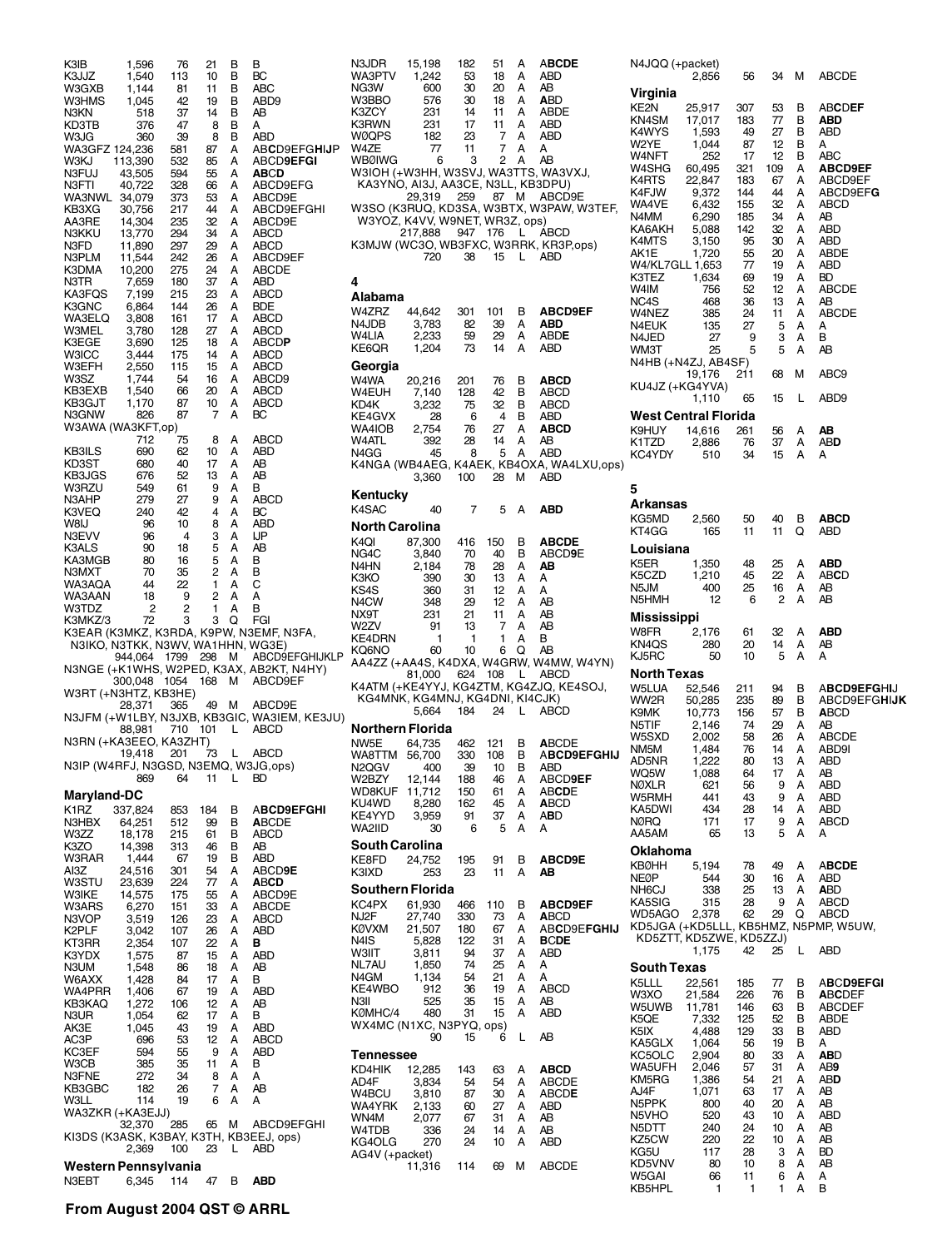| WM5R<br><b>West Texas</b>                         | 1                               | 1                      |                                       | 1 Q                                                           | в                                                                      |
|---------------------------------------------------|---------------------------------|------------------------|---------------------------------------|---------------------------------------------------------------|------------------------------------------------------------------------|
| AE5B<br>ops)                                      | 5.445<br>2,268                  | 118                    | 45                                    | Α                                                             | <b>ABCD</b><br>W5LCC (KC5MVZ, KE5ABS, KB5KYJ, KC5MVV,<br>54 27 M ABCDE |
| 6<br>East Bay                                     |                                 |                        |                                       |                                                               |                                                                        |
| W6OMF<br>K6RE<br>W6SN (+W6GNU, KG6MDW)            | 7,560<br>384                    | 100<br>21              | 45<br>12                              | A<br>$\mathsf{A}$                                             | <b>ABCDE</b><br>ABCD9E                                                 |
|                                                   | 3,872<br>3,380                  | 158<br>134             | - 22<br>20 L                          | L.                                                            | ABD<br>KO6JF (+ KL7IDY, WØEEC, KJ6AF, KF6YRG)<br>ABD                   |
| <b>Los Angeles</b><br>N6KN                        | 24,327                          | 324                    | 53                                    | в                                                             | <b>ABCDE</b>                                                           |
| W6YV (K9AKS, op)<br>W6AQ<br>KF6YYV                | 23,994<br>19,266<br>15,336      | 353<br>315<br>296      | 43<br>38                              | A<br>A                                                        | <b>ABCDE</b><br><b>ABCDE</b><br><b>ABCDE</b>                           |
| KG6GIQ<br>K6HLH                                   | 11,572<br>4,768                 | 182<br>76              | 36<br>44                              | A<br>A<br>A                                                   | <b>ABCDE</b><br><b>ABDEFGI</b>                                         |
| KG6DHQ<br>W6QE<br>W6RCL                           | 2,047<br>828<br>424             | 70<br>69<br>39         | $\frac{1}{2}$<br>$\frac{23}{12}$<br>8 | A<br>$\mathsf{A}% _{\mathsf{A}}\left( \mathsf{A}\right)$<br>A | ABD<br>ΑB<br>ABD                                                       |
| WB2TVB<br>KQ6EE<br>K6WLC (+WA6PZK, AB6CF, KG6TBR) | 95<br>1,674                     | 19<br>63               | 5<br>18                               | A<br>Q                                                        | в<br>ABCDE                                                             |
| K6MJU (+WA6DWL)                                   | 9,386<br>6,650                  | 198<br>164             | 38<br>25                              | м<br>L.                                                       | <b>ABCDE</b><br><b>ABCDE</b>                                           |
| Orange<br>K6TSK<br>KC6UIX<br>N6HC .<br>KF6XA      | 22,842<br>3,136<br>744<br>189   | 267<br>83<br>62<br>21  | 54<br>32<br>12<br>9                   | В<br>в<br>A<br>A                                              | <b>ABCDE</b><br><b>ABD</b><br>AB<br>ΑB                                 |
| Santa Barbara<br>KC6NBI<br>W9EC<br>KE6RCI         | 1,224<br>1,440<br>1,001         | 68<br>50<br>74         | 18<br>20<br>11                        | в<br>A<br>A                                                   | AΒ<br><b>ABCDE</b><br>BD                                               |
| Santa Clara Valley<br>KG6TJX                      | 1                               | 1                      | 1                                     | В                                                             | Α                                                                      |
| K6KLY<br>KF6MXK<br>N6JLJ<br>W6ZZZ                 | 7,412<br>2,850<br>55<br>1       | 174<br>117<br>11<br>1  | 34<br>19<br>5<br>1                    | A<br>A<br>A<br>A                                              | ABD<br><b>ABCD</b><br>AB<br>в                                          |
| San Diego<br>K6CYS<br>KF6NKC<br>KG6HSQ            | 152<br>432<br>145               | 12<br>28<br>29         | 8<br>12<br>5                          | в<br>A<br>O                                                   | BCE<br>BDE<br>в                                                        |
| San Francisco<br>WA6KLK<br>KG6BEI<br>W6XU -       | 12,788<br>528<br>407            | 202<br>44<br>35        | 46<br>12<br>11                        | В<br>в<br>в                                                   | <b>ABCDE</b><br>ΑB<br>ABD                                              |
| San Joaquin Valley<br>WJ6T<br>KF6CNV              | 6,536<br>9,555                  | 136<br>199             | 38<br>35                              | В<br>А                                                        | ABD<br><b>ABCDE</b>                                                    |
| KF6KDA<br>W6TE (+K6MI, K6VLF, W6ALE)              | 8,288<br>52,050                 | 189<br>283             | 32<br>75                              | А<br>М                                                        | ABCD<br>ABCD9EFGIP                                                     |
| <b>Sacramento Valley</b><br>W6KBX                 | 24,640                          | 228                    | 70                                    | в                                                             | <b>ABCDE</b>                                                           |
| KA6VQV<br>KC6ZWT<br>KC6SEH<br>NC6P                | 9,072<br>21,448<br>3,390<br>117 | 127<br>262<br>79<br>11 | 48<br>56<br>30<br>9                   | В<br>A<br>A<br>A                                              | ABCD<br>ABCD<br>ABCDE<br>BD                                            |
| 7<br><b>Arizona</b><br><b>KE7NR</b><br>N7IR       | 5,207<br>52                     | 88<br>13               | 41<br>4                               | В<br>А                                                        | ABCDE<br>А                                                             |
| <b>Eastern Washington</b><br>N7AU                 | 6,747                           | 115                    | 39                                    | В                                                             | <b>ABCDE</b>                                                           |
| W7JGO<br>K7AWB<br>W6LLP                           | 252<br>1,054<br>192             | 19<br>50<br>19         | 9<br>17<br>8                          | в<br>A<br>A                                                   | ABCD<br>ABCD<br>ABD                                                    |
| Idaho<br>W7USB                                    | 2,268                           | 64                     | 28                                    | A                                                             | <b>ABCD</b>                                                            |
| Montana<br>NW7O (+WA7MT)                          | 330                             | 20                     | 15                                    | L                                                             | ABCD                                                                   |
| Oregon                                            |                                 |                        |                                       |                                                               |                                                                        |

K7YO 11,685 208 41 A **ABCD**

| N7DB<br>WB7RSG                     | 2,850<br>1,248    | 117<br>78  | 19<br>13  | А<br>А | <b>ABCD</b><br>ABCD          |
|------------------------------------|-------------------|------------|-----------|--------|------------------------------|
| WR7X<br>K7VIT                      | 630<br>295        | 30<br>52   | 18<br>5   | A<br>А | ABD<br>ABD                   |
| W7KKE                              | 168               | 21         | 6         | A      | abi                          |
| Utah                               |                   |            |           |        |                              |
| N7MLD                              | 385               | 19         | 11        | В      | <b>ABCDI</b>                 |
| NJ7A<br>N7DBW                      | 1,512<br>1,026    | 45<br>37   | 21<br>18  | A<br>А | <b>ABCDE</b><br><b>ABCDE</b> |
| KC7PVD                             | 91                | 12         | 7         | А      | ABD                          |
| K7RJ (+ WJ7L, KD7LEA)              |                   |            |           |        |                              |
|                                    | 780               | 27         | 15        | М      | <b>ABDEI</b>                 |
| Western Washington<br>N7EPD        | 48,184            | 363        | 76        | В      | <b>ABCD9EFG</b>              |
| WA7TZY                             | 12,505            | 187        | 41        | В      | <b>ABDE</b>                  |
| K7ND                               | 2,583             | 67         | 21        | В      | <b>BCDFG</b>                 |
| W7MGC<br>WB7BST                    | 1,392<br>756      | 66<br>27   | 16<br>7   | В<br>В | ABCD<br>Е                    |
| WB7FJG                             | 2,340             | 108        | 20        | A      | ABD                          |
| KG7P                               | 1,904             | 93         | 17        | A      | <b>ABCD</b>                  |
| WA7MLD<br>K7WA                     | 960<br>792        | 68<br>58   | 12<br>12  | A<br>A | ABCD<br>ABD                  |
| KD7TJC                             | 574               | 41         | 14        | A      | ΑB                           |
| N7AM<br>KD7ALF                     | 504<br>100        | 18<br>20   | 8         | А<br>A | ВE<br>AB                     |
| N6KW                               | 91                | 13         | 5<br>7    | А      | ΑB                           |
| N6MZ                               | 30                | 10         | 3         | A      | А                            |
| K7MDL (+KD7OJP)                    | 11,060            | 211        | 35        | м      | <b>ABCDE</b>                 |
| W7DHC (+KA7GKK)                    |                   |            |           |        |                              |
|                                    | 2,470             | 104        | 19        | Г      | ABCD                         |
| KI7EL (+N7XKJ, KB7PSG)             | 1,652             | 101        | 14        | Г      | <b>ABCD</b>                  |
|                                    |                   |            |           |        |                              |
| 8                                  |                   |            |           |        |                              |
| Michigan<br>K8MD-                  | 62,920            | 340        | 130       | В      | <b>ABCD9EF</b>               |
| K2YAZ                              | 26,362            | 172        | 98        | В      | ABCD9 <b>E</b>               |
| K8RS                               | 14,544            | 133        | 72        | В      | ABCD9E                       |
| KB8U<br>KF8QL                      | 102,564<br>10,065 | 364<br>109 | 154<br>61 | A<br>A | <b>ABCD9EFGI</b><br>ABCD9E   |
| K8EB                               | 7,920             | 101        | 48        | А      | ABCD9E                       |
| K8NWD<br>K8DOG                     | 4,104<br>1,742    | 106<br>58  | 38<br>26  | A<br>А | ABD<br>ABD                   |
| W8IDT                              | 902               | 41         | 22        | A      | В                            |
| WB8DQT                             | 817               | 43         | 19        | А      | В                            |
| WA8YLZ<br>K8SIA                    | 224<br>200        | 26<br>22   | 8<br>8    | A<br>А | ABD<br>ABD                   |
| NF8M                               | 12                | 6          | 2         | А      | А                            |
| K8CC (+K9TM, WX3M)                 |                   |            | 144       |        |                              |
| K8RO (+K8EO, N8PYN)                | 113,328           | 612        |           | L      | ABCD                         |
|                                    | 6,342             | 120        | 42        | L      | <b>ABD</b>                   |
| W8RU (+KC8VGG, KB8VWM)             | 972               | 43         | 18        | L      | <b>ABCD</b>                  |
| Ohio                               |                   |            |           |        |                              |
| WA8RJF                             | 62,694            | 271        | 129       | В      | ABCD9EFG                     |
| K8TQK                              | 55,896            | 307        | 136       | в      | <b>ABCD9EFGHI</b>            |
| K8TVD                              | 13,332            | 139        | 66        | в      | <b>ABCDE</b>                 |
| WA8TJL<br>WA8RCN                   | 11,275<br>2,675   | 130<br>107 | 55<br>25  | в<br>в | ABCD9EF<br>AΒ                |
| K8MR                               | 21,684            | 217        | 78        | А      | ABCD                         |
| WB8AUK<br>W8PAT                    | 11,256<br>7,645   | 149<br>94  | 56<br>55  | А<br>Α | ABCD<br>ABCDE                |
| K8WW                               | 5,724             | 130        | 36        | А      | ABC                          |
| KK8O                               | 4,896             | 106        | 36        | А      | <b>ABD</b>                   |
| KT8U<br>KC8QAE                     | 4.012<br>3,564    | 88<br>105  | 34<br>27  | А<br>А | <b>ABDE</b><br>ABD           |
| K8AB                               | 1,696             | 85         | 16        | А      | ABD                          |
| KA8HQL                             | 950               | 30         | 25<br>15  | Α      | ВD                           |
| W8DEL<br>KB8UUZ                    | 690<br>510        | 37<br>34   | 15        | А<br>А | ABD<br>А                     |
| W8KNO                              | 468               | 36         | 13        | А      | AΒ                           |
| K8NVR<br>W8IDM                     | 456<br>429        | 38<br>29   | 12<br>13  | Α<br>А | AΒ<br>ABD                    |
| K8FH                               | 352               | 32         | 11        | А      | А                            |
| KC8UDV                             | 231               | 20         | 11        | А      | ABD                          |
| N8QQA<br>K8USA                     | 210<br>198        | 27<br>25   | 6<br>6    | А<br>А | <b>ABD</b><br>ABCD           |
| N8QWJ                              | 170               | 26         | 5         | А      | ABD                          |
| KB8YHF                             | 70                | 10         | 7         | А      | AΒ                           |
| W8WTS<br>N8CBW                     | 10<br>4           | 5<br>2     | 2<br>2    | Α<br>Α | AΒ<br>AΒ                     |
| N8XA                               | 4,066             | 66         | 38        | Q      | ABCD9EI                      |
| N8KOL (+K8ROX, WM8I)               | 90,170            | 465        | 142       | М      | ABCD9E                       |
| N8ZM (+KB8ZR, W8PLZ, N8IDS, KD8FO) |                   |            |           |        |                              |
|                                    | 53,568            | 365        | 124       | L      | <b>ABCD</b>                  |
| W8DD (+KC8SHY)                     | 1,105             | 55         | 17        | L      | ABD                          |
|                                    |                   |            |           |        |                              |

| West Virginia                                                                                                                                                  |                                                                                                                                                        |                                                                                                              |                                                                                                         |                                                                                        |                                                                                                                                      |
|----------------------------------------------------------------------------------------------------------------------------------------------------------------|--------------------------------------------------------------------------------------------------------------------------------------------------------|--------------------------------------------------------------------------------------------------------------|---------------------------------------------------------------------------------------------------------|----------------------------------------------------------------------------------------|--------------------------------------------------------------------------------------------------------------------------------------|
| N8RAT<br>K8GUN<br>W8CMK<br>KB8UUE<br>N8II<br>WV8E<br>K8NBC<br>KC8KSK                                                                                           | 44,388<br>43,788<br>6,180<br>2,464<br>1,064<br>175<br>84<br>30                                                                                         | 413<br>394<br>153<br>71<br>76<br>25<br>18<br>5                                                               | 81<br>82<br>30<br>22<br>14<br>7<br>4<br>5                                                               | В<br>А<br>А<br>А<br>А<br>А<br>А<br>Α                                                   | <b>ABCD</b><br>ABCD<br>ABCD<br>ABDE<br>А<br>AB<br><b>ABD</b><br>АC                                                                   |
| 9<br>Illinois<br>WB9Z<br>W9XA<br>WB9SNR<br>W9JGV<br>W9VA<br>K9SM<br>W9SE<br>AI9L<br>K2DRH<br>KG9IL<br>WA9FIH<br>KO2R<br>N9GH<br>WA9CCQ                         | 91,307<br>20,944<br>14,352<br>2,400<br>1,332<br>336<br>120<br>56<br>162,321<br>23,280<br>18,550<br>10,350<br>6,670<br>6,061                            | 493<br>220<br>165<br>100<br>67<br>16<br>12<br>7<br>549<br>337<br>295<br>148<br>90<br>184                     | 131<br>68<br>52<br>24<br>18<br>14<br>10<br>7<br>183<br>48<br>50<br>50<br>46<br>29                       | В<br>В<br>В<br>В<br>в<br>В<br>в<br>В<br>А<br>А<br>A<br>Α<br>A<br>А                     | <b>ABCDE</b><br>ABCDE<br>ABCD9E<br>в<br>ABCD<br>ABCDE<br>AΒ<br>ABD<br><b>ABCD9E</b><br><b>ABCDEG</b><br>ABCD<br>ABDE<br>ABCDE<br>ABD |
| AA9MY<br>W9LT<br>K9IJ<br>N9KO<br>N9OBB<br>WD9GJK<br>KB9II<br>WB9WOZ<br>WA9RIJ<br>KB9YSI<br>W9NHX<br>N9TUQ<br>N9OF<br>AK9Y<br>N9SDT<br>W9NSP<br>W9AVB<br>WA9CJZ | 3,872<br>3,674<br>2,725<br>2,516<br>2,336<br>1,872<br>1,869<br>1,717<br>1,638<br>1,620<br>1,308<br>1,248<br>1,190<br>1,068<br>896<br>748<br>680<br>616 | 66<br>122<br>69<br>120<br>63<br>114<br>77<br>86<br>101<br>71<br>94<br>81<br>58<br>70<br>52<br>50<br>55<br>64 | 44<br>22<br>25<br>17<br>32<br>13<br>21<br>17<br>13<br>20<br>12<br>13<br>17<br>12<br>16<br>11<br>10<br>8 | A<br>Α<br>Α<br>А<br>Α<br>Α<br>A<br>А<br>Α<br>Α<br>A<br>Α<br>A<br>Α<br>A<br>А<br>A<br>Α | ABDE<br>BD<br><b>ABCDE</b><br>ABCD<br>ABD<br>ABD<br>ABC<br>ABD<br>ABD<br>ABD<br>ABD<br>ABD<br>ABD<br>ABD<br>ABD<br>ABCD<br>ABD<br>BD |
| W9CEJ<br>KB9WQJ<br>KA9BVQ<br>W9LYA<br>K9LPL<br>W3HDH<br>NØICV<br>W9AFR<br>KB9KDC<br>WN9GUC<br>KC9AZJ<br>KA9UZH<br>K9DKI<br>W9GKA<br>K9BIG<br>N2BJ (+K2PAC)     | 272<br>220<br>210<br>160<br>156<br>130<br>126<br>102<br>84<br>81<br>76<br>36<br>34<br>3,978<br>1,210                                                   | 34<br>18<br>28<br>28<br>39<br>13<br>17<br>12<br>21<br>16<br>14<br>18<br>17<br>92<br>45                       | 8<br>10<br>6<br>5<br>4<br>10<br>7<br>6<br>4<br>3<br>4<br>2<br>2<br>34<br>22                             | Α<br>Α<br>A<br>Α<br>A<br>А<br>A<br>Α<br>A<br>Α<br>A<br>Α<br>A<br>റ<br>Q                | AΒ<br>ABD<br>ABD<br>BD<br>в<br>A<br><b>ABD</b><br><b>BD</b><br>AΒ<br>BD<br>ABC<br>в<br>В<br><b>ARCD</b><br>ABD                       |
| W9RVG (+WD9EXD, WD9EMF, WB9SKB)<br>KC9ETU (+N9TF)                                                                                                              | 109,200<br>14,823                                                                                                                                      | 566<br>151                                                                                                   | 120<br>81                                                                                               | М<br>м                                                                                 | ABCD9EF<br>ABCDE                                                                                                                     |
|                                                                                                                                                                | 12,040                                                                                                                                                 | 258                                                                                                          | 35                                                                                                      | L                                                                                      | ABCD                                                                                                                                 |
| Indiana<br>N9QX<br>WD9DSN<br>WA1MKE<br>N7NGO<br>WB9DRB<br>W9ZB<br>NM9P<br>K9GPS<br>KE4CYC                                                                      | 3,441<br>330<br>18,881<br>2,624<br>756<br>748<br>448<br>234<br>10                                                                                      | 98<br>24<br>156<br>70<br>30<br>40<br>28<br>21<br>5                                                           | 31<br>11<br>79<br>32<br>21<br>17<br>14<br>9<br>2                                                        | В<br>В<br>А<br>А<br>Α<br>А<br>Α<br>А<br>А                                              | <b>ABD</b><br>ABD<br><b>ABCD9E</b><br>ABD<br>ABCD<br>ABD<br>ABD<br>ABCD<br>В                                                         |
| Wisconsin<br>W9GA<br><b>NØAKC</b><br>W9JN<br>N9XRO<br>N9DG<br>K9MU<br>KB9PJL<br>KC9BQA<br>N9JR<br>N9LLT<br>K9DQ<br>N9TTX<br>W9RAY<br>N9UDO                     | 70,800<br>8,474<br>2,070<br>735<br>47,190<br>29,382<br>25,920<br>20,740<br>13,862<br>10,746<br>10,534<br>7,848<br>6,030<br>4,329                       | 376<br>126<br>51<br>42<br>328<br>262<br>246<br>245<br>156<br>151<br>179<br>150<br>133<br>96                  | 120<br>38<br>30<br>15<br>110<br>83<br>64<br>68<br>58<br>54<br>46<br>36<br>30<br>37                      | В<br>В<br>в<br>В<br>А<br>А<br>А<br>Α<br>А<br>А<br>А<br>A<br>A<br>А                     | <b>ABCD9E</b><br>ABCD9E<br>ABCD<br>ABC<br>ABCD<br><b>ABCD9E</b><br>ABCD9E<br>ABD<br>ABCDE<br>ABCD<br>ABCD<br>ABCDE<br>ABCDE<br>ABD   |

# **From August 2004 QST © ARRL**